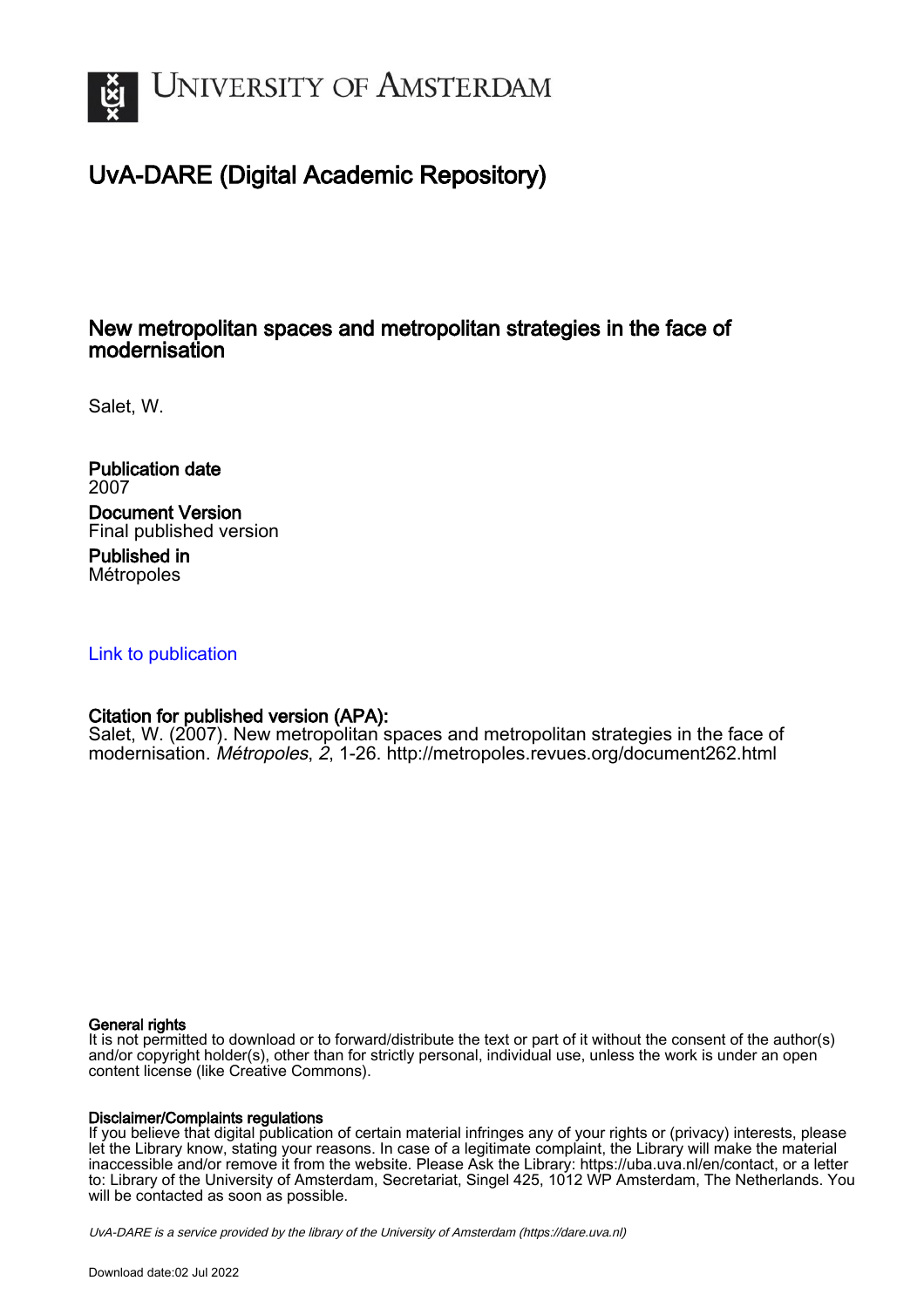

# New Metropolitan Spaces and Metropolitan Strategies in the Face of Modernisation

Willem Salet

Amsterdam institute for Metropolitan and International Development Studies, Universiteit van Amsterdam, W.G.M.Salet@uva.nl

Résumé : Au début du XXI<sup>e</sup> siècle, les espaces urbains traversent une période de croissance et de transformation radicale. Les villes s'étendent de plus en plus. Leur configuration spatiale devient de plus en plus décentralisée et fragmentée. La dichotomie traditionnelle entre hiérarchie urbaine et périphérie est en train de disparaître. Les nouveaux espaces métropolitains sont caractérisés par des processus de segmentation et de spécialisation à distance ainsi que par des polarisations sociales qui structurent l'espace. Les tentatives de planification des villes-régions essaient de rééquilibrer ces processus qui font éclater la ville. Cet article explore brièvement les transformations métropolitaines actuelles en utilisant une approche générique. Il se focalise également sur les stratégies des métropoles pour affronter ces défis dans le cadre de situations institutionnelles variées, un peu partout en Europe. En troisième lieu, cet article interroge les effets potentiels des projets urbains sur un rééquilibrage des transformations urbaines. Comment les grands projets urbains sont-ils conceptuellement élaborés? Comment les alliances d'acteurs qui les soutiennent se forgent-elles ? Comment les citoyens et les groupes sociaux sont-ils impliqués de manière à produire de nouveaux espaces plus intégrés ?

Mots clés : politiques urbaines, planification stratégique, projet urbain, démocratie locale

 $\frac{Summary}{Sumary}$ : At the beginning of the 21<sup>st</sup> century, urban spaces can be said to be in a stage of growth and radical transformation. Cities are highly expansive, both in scale and scope. The spatial configuration of urban spaces is, however, becoming more and more decentralised and fragmentary. The traditional dichotomy between urban hierarchy and periphery is disappearing. New metropolitan spaces are characterised by distance related processes of social and economic specialisation and segmentation, and often also by splitting social polarisation. The planning agendas in city regions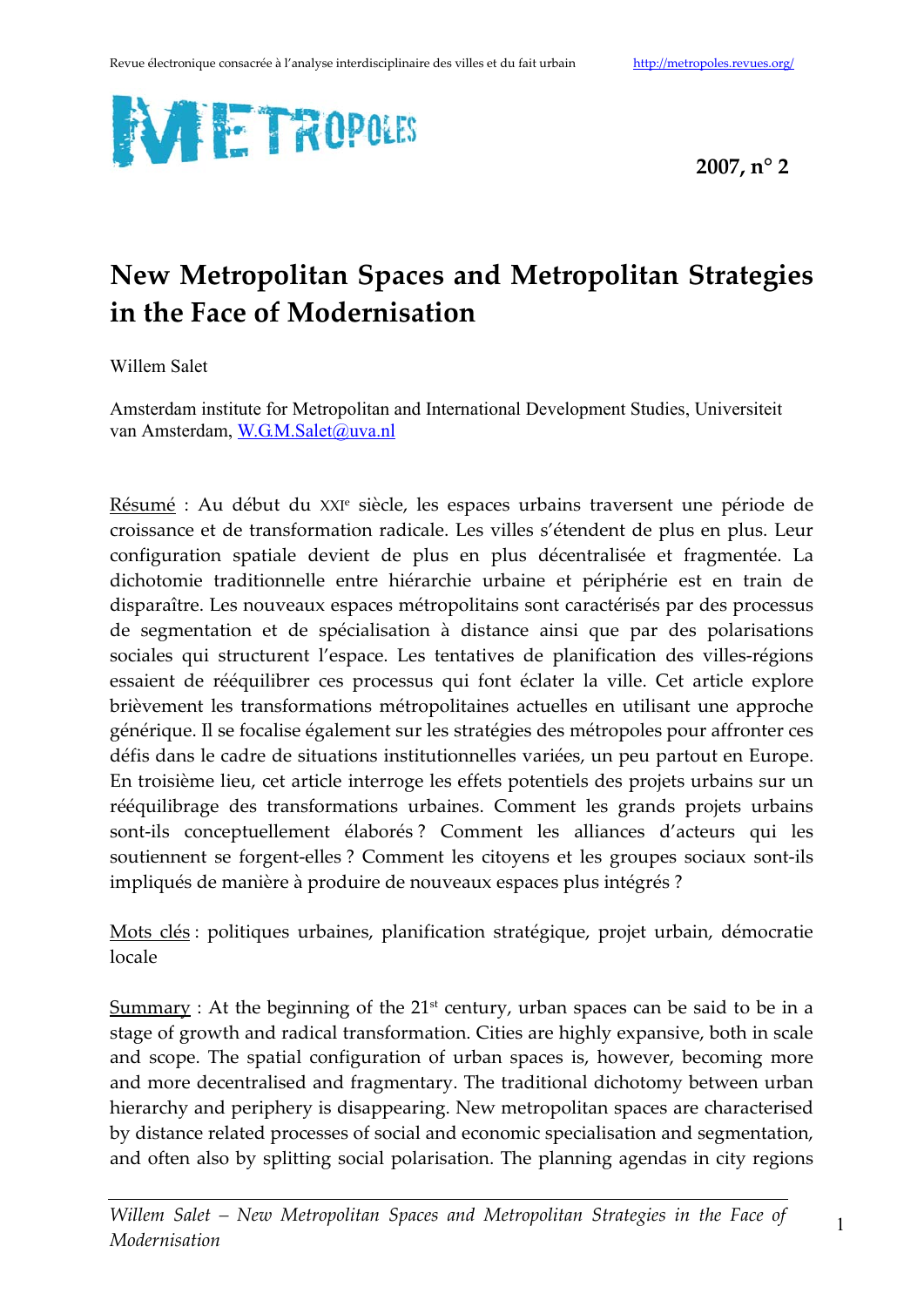

are trying to make add more balance to the process of disruptive urban development. This paper briefly explores the transformation of metropolitan spaces using a generic approach. The article also focuses on the attempts in metropolitan planning strategies to cope with these challenges under different typical institutional conditions of regions in Europe. Finally, the paper investigates the potential impact of strategic urban projects as regards a more balanced shaping of urban transformation. The questions dealt with are: How are urban mega projects conceptually framed, how are the supporting alliances mobilised and how are citizens and social groups involved in order to create new integrated urban space?

Key words: urban policies, strategic planning, urban project, local democracy

## **Introduction**

In studying the potential of planning strategies in dynamic city regions, we have to be aware of the intense interrelationships between three dimensions of urban development: (a) the *economic* and *social* change of urban activities in the face of modernisation; (b) the impact on the spatial shape of cities and the responses in spatial planning strategies and (c) the typical institutional conditions applicable to metropolitan planning strategies.

Although the actual trends within the three dimensions are closely interrelated, the trajectories do not necessarily converge, either in scope or in time. In many city regions the tendencies of economic and social change (ad a) have become so dynamic during the process of radical modernisation since the early 1990s that planning strategies (ad b) and institutional conditions (ad c) no longer adequately match the pace of the changing parameters. In fact, the divergences of social/economic, spatial and institutional developments in city regions may explain the major current challenges facing the urban agendas. Before discussing the potential of planning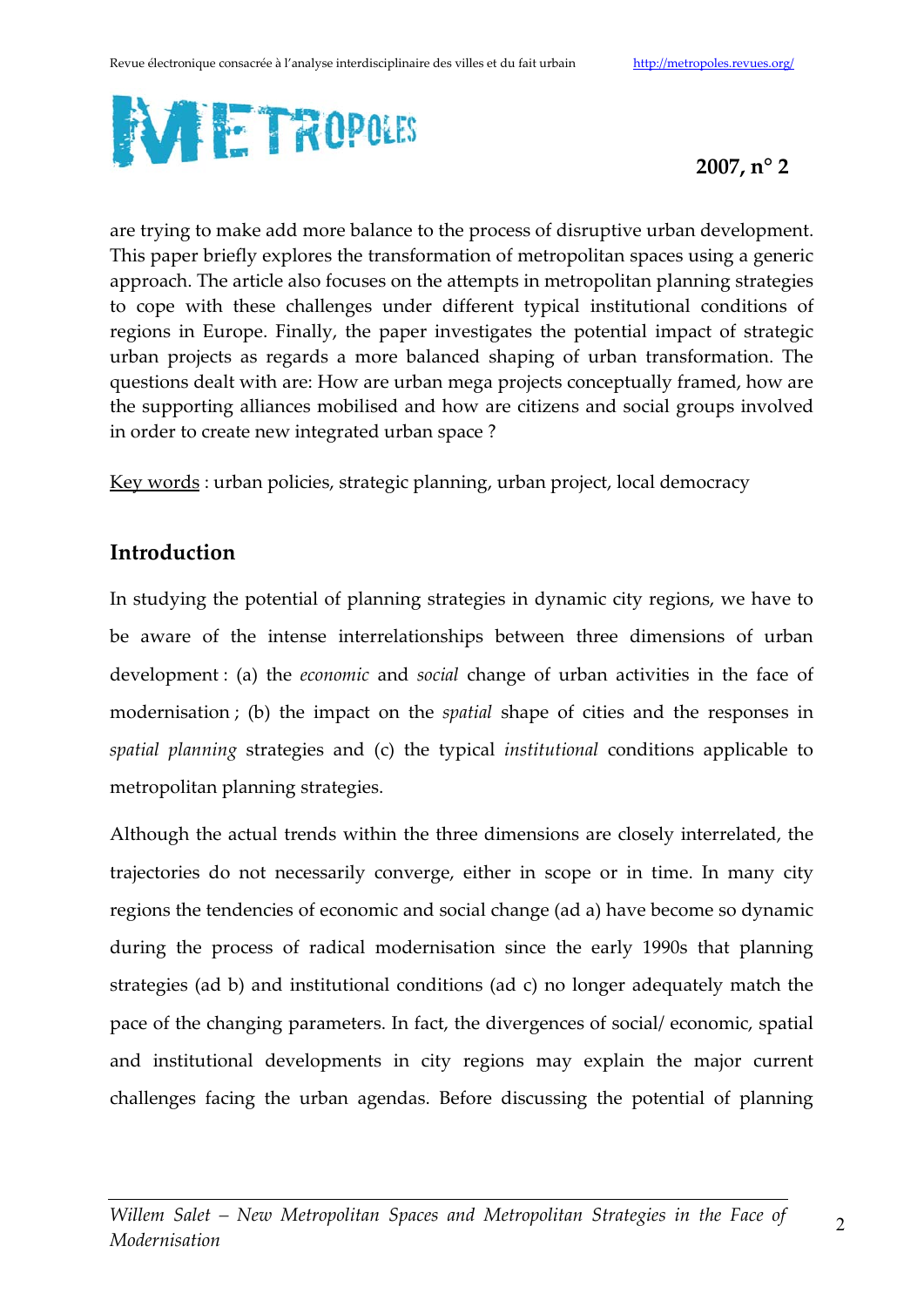

strategies, we therefore have to grasp in generic terms the radical nature of the contemporary social and economic change in cities.

This paper firstly discusses the changes in social and economic parameters of city regions and their impacts on the spatial configuration of urban systems since the early 1990s. A general approach is adopted to allow an exploration of the changes in urban space and the new challenges they have brought under the current conditions of modernisation given the many local differences. Next, we explore the potential of metropolitan planning strategies that attempt to respond to the challenges created by the new urban spaces. In order to grasp the potential of metropolitan planning strategies, we have to be aware of changing institutional conditions. The impact of institutional conditions is studied by comparing the dominant types of institutional conditions in European regions. Finally, we investigate the crucial role of mega projects in metropolitan planning strategies.

## New urban spaces in the face of modernisation

In urban literature, two general tendencies appear to dominate the conceptual and empirical explanations of the modernisation of cities. These are the simultaneous processes of globalisation and individualisation of urban evolution (Giddens 1990; Beck, Giddens and Lash 1994; Bourdin 2000). The globalisation of social and economic relationships is enhanced by the ongoing differentiation, specialisation and rescaling of the economic process. The processes of economic specialisation and rescaling are embedded in relatively autonomous functional-economic networks, far beyond the reach of local administrations. As a result of this ongoing rationalisation, new forms of specialised production and consumption are starting to dominate the urban landscapes. Globalisation is having a major impact on the social physiognomy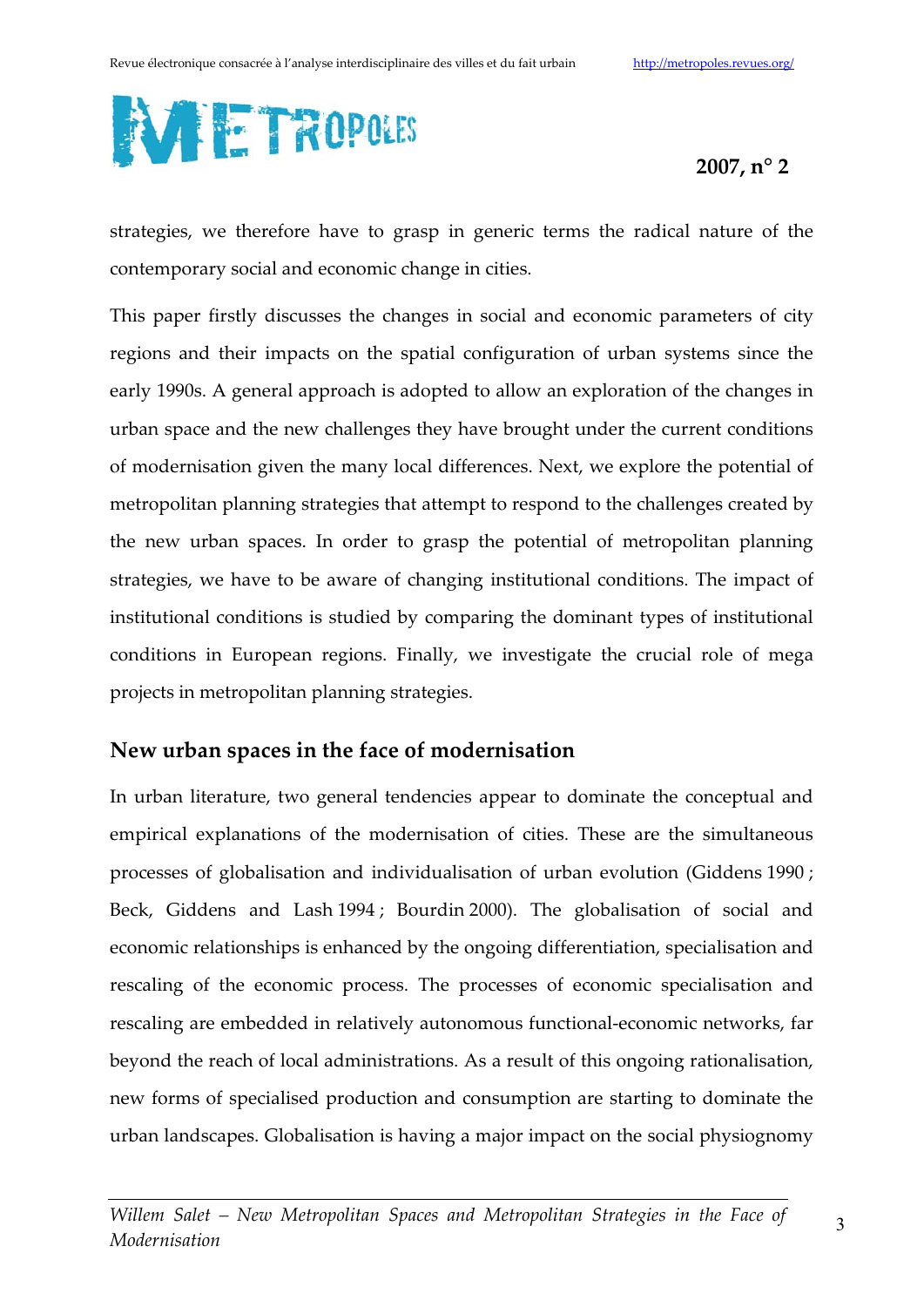

of urban activities. Typically, social control and social integration in local relationships have become more and more dependant on exterior norms and rational organisation (such as planning, legislation, or international expert systems) and even then many of the risks of modern society stay cannot be controlled in such an uncertain world (Beck 1992). The 'meaning of locality' is becoming more and more detached from local spaces and has become more dependant on external linkages. Simultaneously, and partly as reaction to the tendencies of globalisation, new appropriations of local space are being sought in city regions. These appropriations define new forms of conviviality, and are strongly driven by individualisation. Individualisation implies a search for new social domains of gated and protected communality and social safety. The motto seems to be 'shape your own communities with like-minded persons'. The processes of individualisation also cross the boundaries of local spaces. The technological changes and the 'communication at distance' not only facilitated the growth of economic globalisation but also created new conditions for the social experience of time and space. Hence, very divergent experiences from completely different places can be juxtaposed in a simultaneous frame of time and space. This gives people new resources for multiple individualised experiences (Augé 1992, Lahire 1998). The social plurality of modern city life (the 'unknown' modern society) is characterised by this highly variegated and individualised juxtaposition of completely different experiences.

The double movement of both the rational organisation of global economic networks on the one hand and the new social appropriation of gated spaces of individualised experiences on the other is bringing pressure to bear from two sides on the traditionally tranquil concept of 'local space' (Bourdin 2005). The whole notion of locality has become extremely dynamic.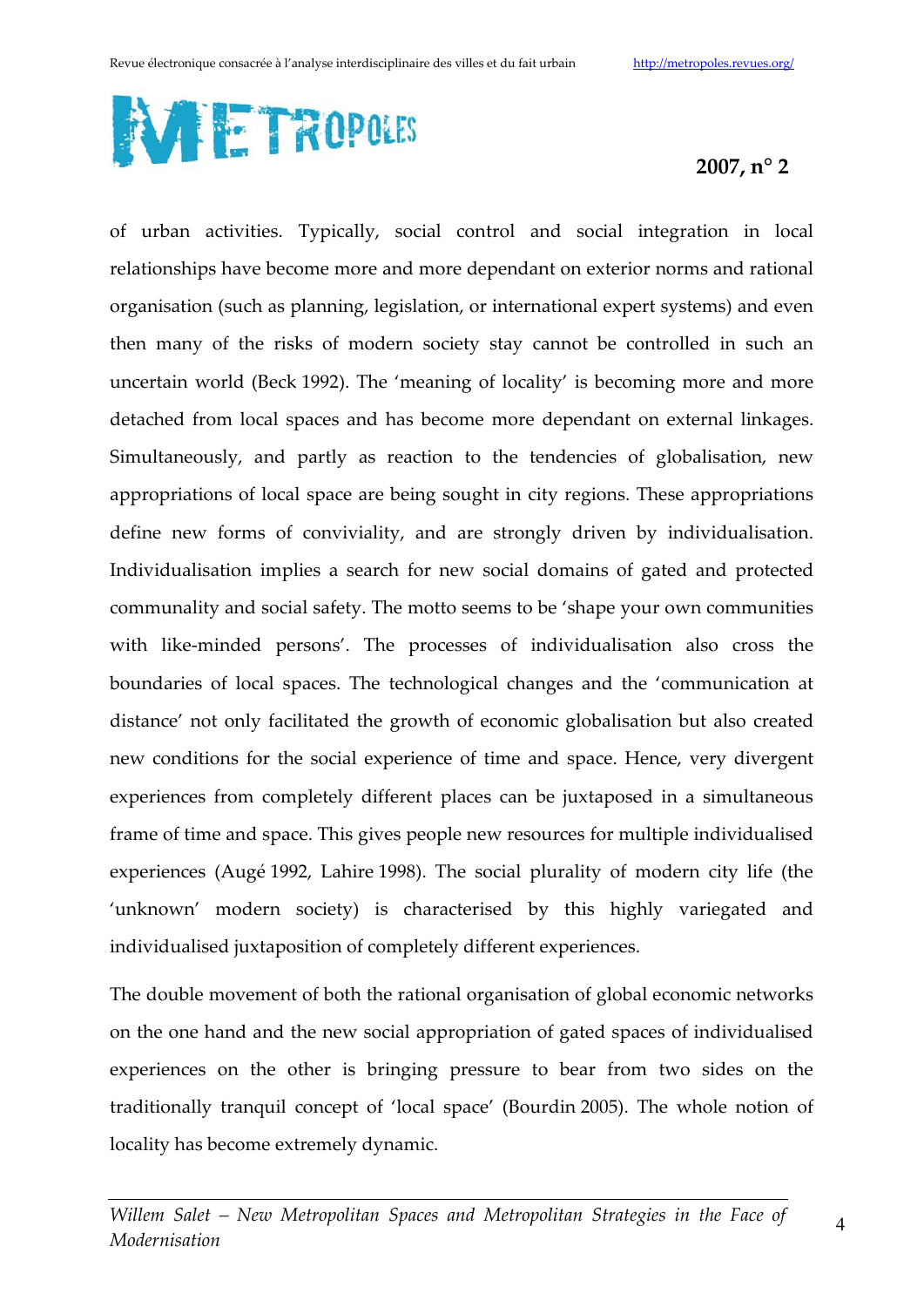

The radical nature of changing conditions for cities becomes manifest in the whole set of social and economic parameters, namely the economy, the labour market, the social composition of the city and the cultural identity. The driving forces of the transformation are the ongoing specialisation of production and consumption, the growing social plurality, and the increasing complexity and trans scalar nature of urban activities. The changing economic profiles are visible in the differentiation of highly specialised spaces which are widely dispersed over urban regions, such as managerial office spaces (leaving the inner cities and increasingly getting spread over urban regions at externally well accessible sites of location), specialised complexes for logistics and distribution (at urban edges and near to terminals of transport or airports), thematic office parks and research centres (widely spread over regions), and textured spaces for new cultural production (sites of heritage in historical inner cities). The city region of Amsterdam is a good example of such drastic changes over the last fifteen years. It may be noted – very typically – that even in this 'planners' paradise' the most radical changes of the spatial economic configuration were not at all based on governmental plans, but rather on decisions made in non-local private sector networks (Salet 2006). There is also a high differentiation of new regional spaces for specialised consumption, such as large scaled formats for retail, entertainment, sport and recreation. Moreover, the urban labour markets tend to more differentiated, for example as managerial specialisations and, in particular, new employment in the creative urban economy. A new phenomenon is the emergence of a trans-national class of creative urban entrepreneurs (Scott 2000, Hutton 2004b).

In addition, the social profiles of new urban spaces are characterised by processes of 'sorting out' specialisation. There is evidence of more heterogeneity at the regionwide levels of scale, although social spaces tend to become more homogeneous at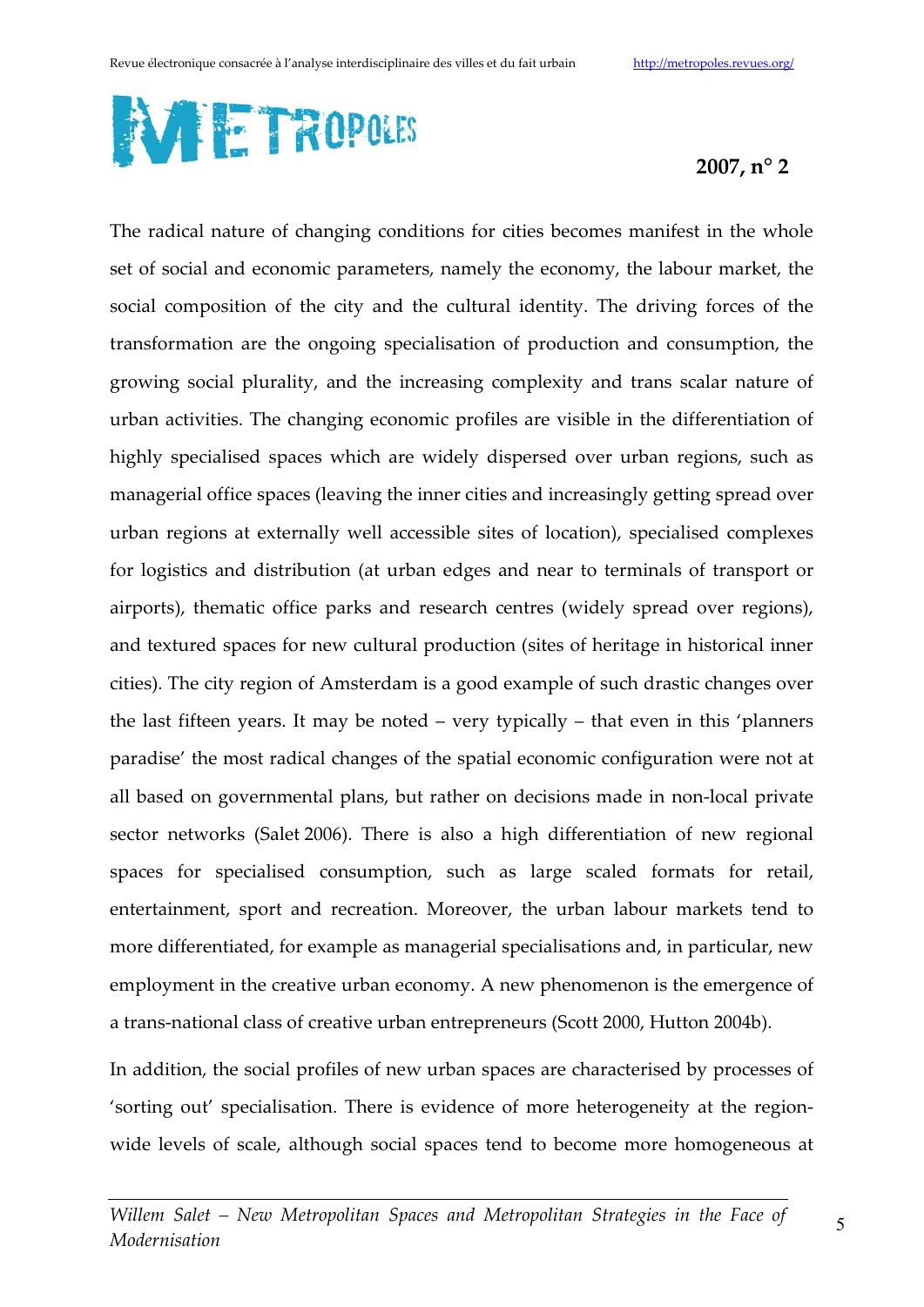

local levels. Many urban researchers report increasing social polarisation (new instabilities in fragmental metropolitan regions). New tendencies towards the individualised appropriation of intimate spaces are being widely reported. The best known example is the permanent growth of 'gated communities'. There is also evidence of new 'thematic spaces' (for instance for elder people, for gays, or for tourists), or 'ethnic spaces' (new Chinese or other foreign communities in many western cities, etc.) (Ascher 1995, Sieverts 1999, Bourdin 2005). Both the specialised rationalisation of global processes and the new appropriations by way of individualisation leave their impacts on the urban spaces.

As a result, the physical shape of cities is changing dramatically. Until the 1980s, many city regions were still characterised by centric patterns of spatial configuration and by regulated urban containment, in sharp contrast to the intended openness of rural areas (Hall e.a. 1973). In most regions the central city, in particular the concentrated and multifunctional historic inner city, used to be the epicentre of regional and interregional activities. The current process of urban transformation is, however, characterised by growth and the differentiation of urban activities which are resulting in new metropolitan spaces that are enlarged and 'distantiated' in terms of scale and scope. 'Distantiation' means that activities are not controlled locally but are part of distance-related networks with their own margins of choice. New centres of specialisation are emerging in all parts of the urban region, including the historic centres of the major cities (in particular as selective residential areas for high income people and as new centres for cultural economy and tourism). The familiar contrast between urban hierarchy and urban periphery is changing into diverse forms of multi-centred urban activity dispersed over wide urban regions. The contrast between urban land and rural land is disappearing (at least within the boundaries of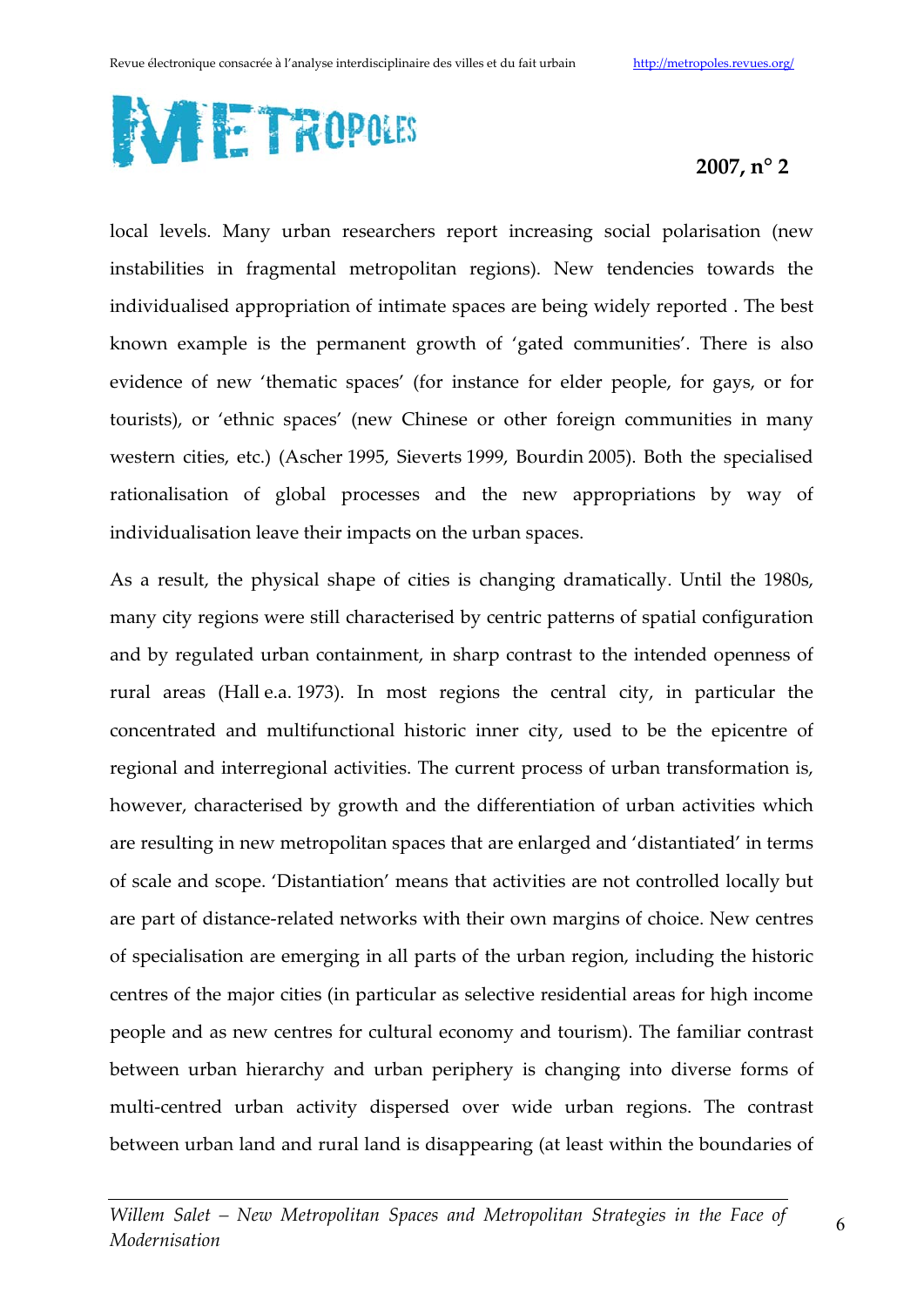

enlarged metropolitan areas which are contrasting at a higher level of scale with the non-metropolitan areas). In the USA the splintering of post modern cities is a common phenomenon (Soja 1989, Hutton 2004a). Some observers refer to the new urban spaces as 'urban Archipelagos', as a 'cities without cities', based on the increasing decentralisation and distantiation of highly specialised spaces. The emerging metropolis is labelled as a 'Métapolis' or 'In-Between City' (Ascher 1995, Sieverts 1999). In any event, the current stage of urban transformation is characterised by a highly disruptive urban environment.

## The agenda for metropolitan planning strategies

The social and political agendas of metropolitan regions in Europe are gradually complying more and more with the new urbanisation parameters. The familiar concepts of compact urban containment versus open rural spaces had, for a long time, been institutionalised in the planning mentality of both the urban inhabitants and city administrators, politicians, private sector developers and civic groups. However, these concepts are now starting to change. Some cities still favour concepts of centrality and compactness, but now at a higher level of scale (in particular the level of urban agglomeration). Some other cities are moving more robustly from the compactness and proximity concepts and their rural contra moulds to new policy concepts of polycentric urban regions or urban networks. Of course, one has to be aware of the differences between city regions that are going through their own differentiated trajectories of time and space. In our investigations we found a growing awareness in most regions of the idea that patterns of spatial configuration have to be adapted to the radical changes of social parameters and we discovered that the new perception of decentralised and multi-centred city regions is already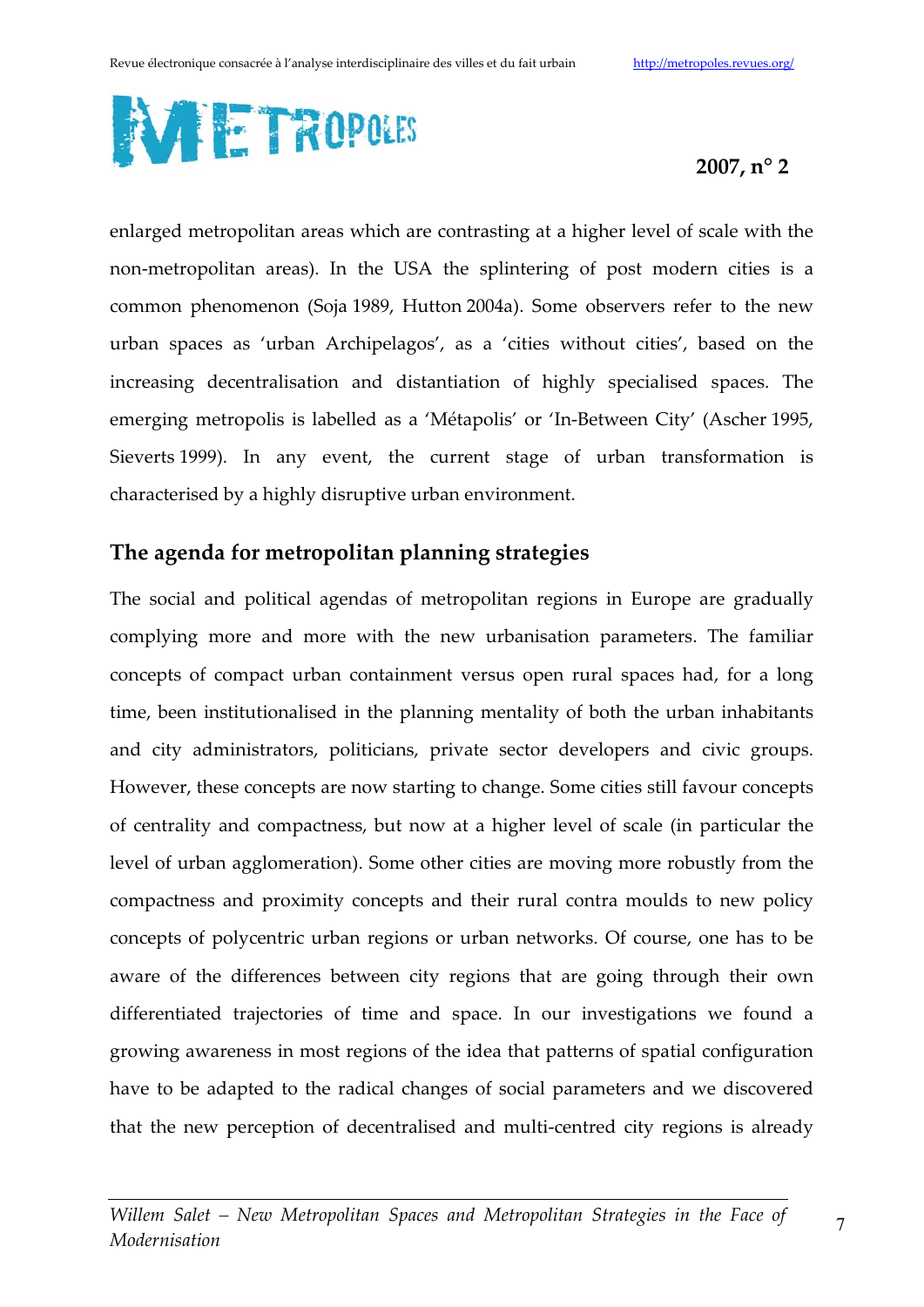

widespread (Salet, Thornley and Kreukels 2003). The problem is rather one of how to deal effectively with new urban concepts in a context of metropolitan fragmentation.

The contours for new metropolitan strategies are brought to the fore in a diversity of regional platforms. Most frequently, metropolitan strategies aim to improve the overall network quality of the region in order to become both more 'competitive' in external relationships and to increase the 'social' and 'ecological' balances of the internal urban systems. In a large research program on urban change in the UK, the tendency to promote the integral qualities of the urban system by integrating the aims of economic competition, social cohesion, and sustainability in a concept of governance was found so frequently that it was labelled 'the new conventional wisdom' (Buck, Gordon, Harding, and Turok 2005). However, ambitions for this strategy of integration are quite different to achieving that level of integration in the context of metropolitan fragmentation. Actually, the comparative results of city regions in the UK were not very encouraging in this respect since the researchers observed more interest in most regions for goals which lead to economic competitiveness rather than to social redistribution and ecological balancing.

## Interconnectivity as the key to strategic planning in the context of multi-level governance

The direct impact of metropolitan planning strategies on urban change should not be overstated. Their role is more in the background than at the forefront of decisionmaking. The potential significance of strategic spatial planning is in the mobilisation of joint energies instead of the implementation of robust decisions. Strategic plans may allow the different interests of private sector and public sector organisations to converge (at different levels of scale) in shared visions and action perspectives for the future of the region. The operational policy decisions themselves, however, are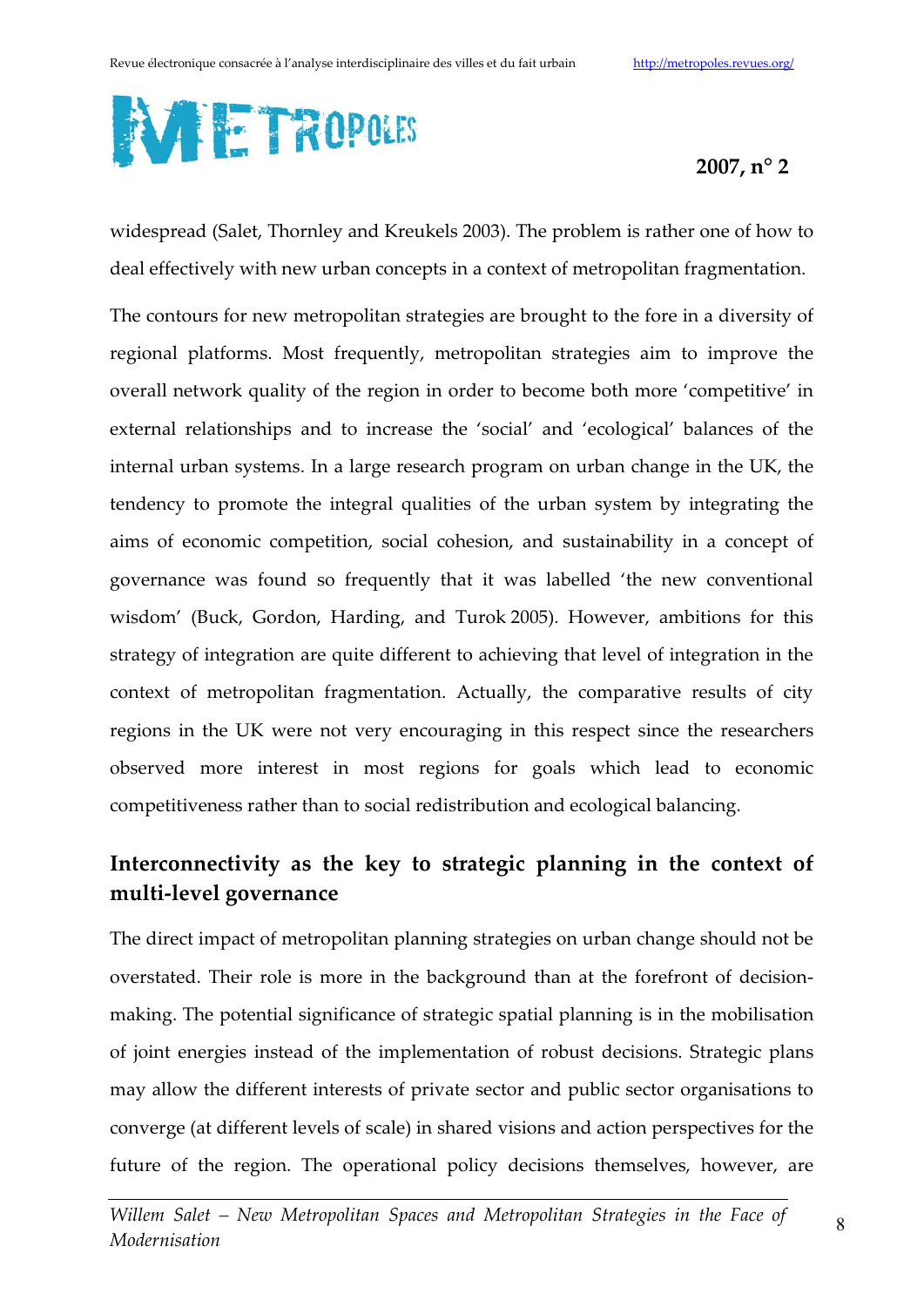

usually not directly implemented within the strategic planning framework but in their own operational settings of single project decisions, or in focused policy programs. The crucial significance of metropolitan planning strategies is that they may broaden the horizon and action perspectives of operational decision making. Strategic plans must make sense and should be shared in relevant alliances in order to inspire operational decision-making and to impact it. Strategic planning leadership is not necessarily a public sector quality and this type of planning can be stimulated as well by different sites of the private sector. Fulfilling the specific role of strategic planning requires a completely different attitude towards planning than operational decision-making. Instead of preparing specific interventions in the outside world through the use of legal and financial resources, strategic plans are based on communication and open windows to the outside world designed to mobilise and to coordinate the perspectives and the energies of the 'external actors' in joint perspectives.

In European city-regions it is not commonplace to consider the specific potential of strategic metropolitan planning in such open and flexible ways. More often than not, efforts are made to establish new planning authorities that are supposed to support integrative planning policy competences and to intervene directly in urban development. In our research into twenty city-regions in Europe we found many initiatives that were aiming to establish territorial planning authorities at the cityregional level of scale (for instance the efforts being made in English, German, French or Dutch regions). According to these diagnoses, new regional planning authorities were intended to replace the metropolitan fragmentation of public sector authorities and were also supposed to go beyond the partisan perspectives of local interests. The most common claim is that city-regions are in need of robust decisions on behalf of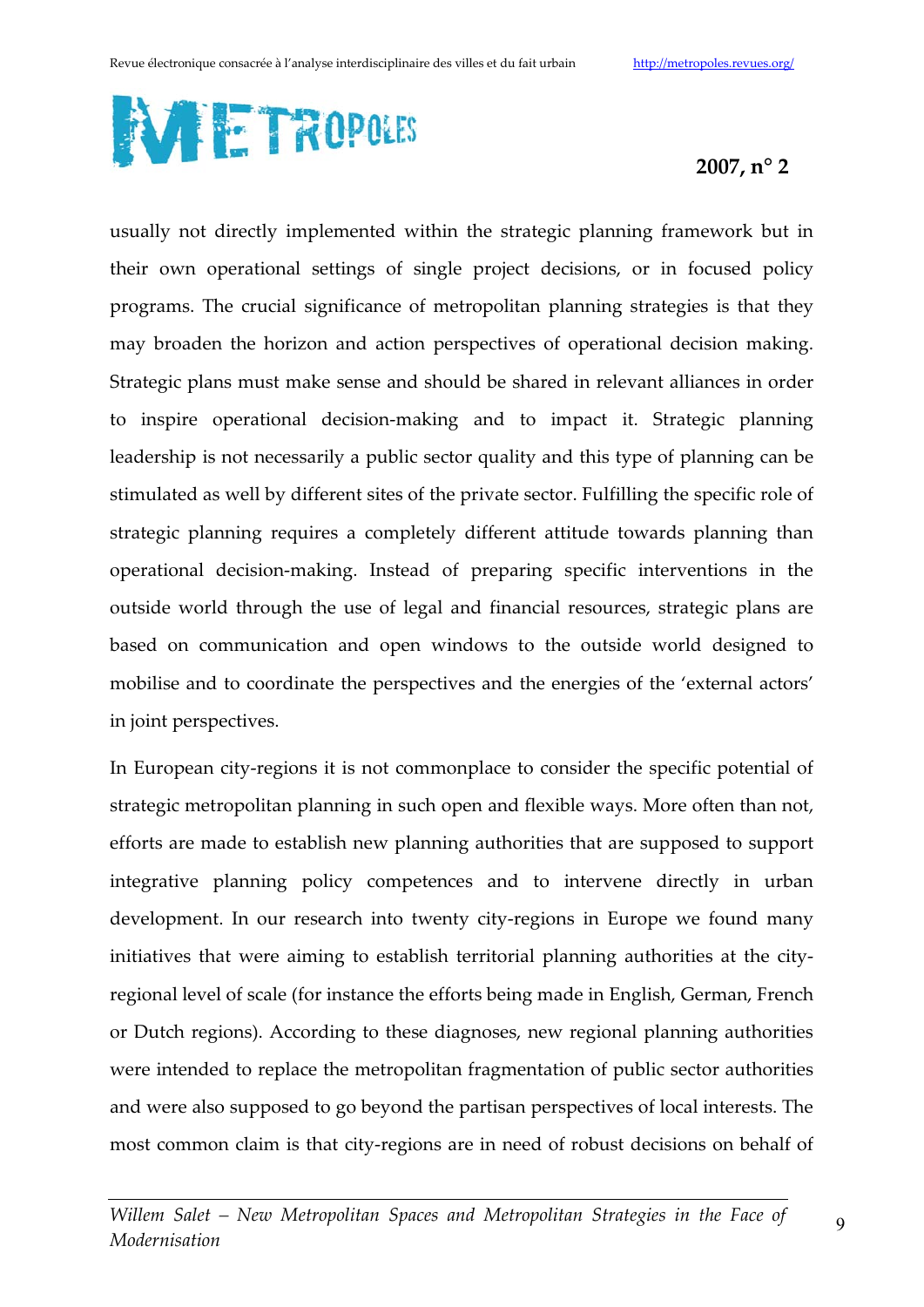

the well-balanced, region-wide development of cities. In practice, however, such planning authorities are extremely rare and, if established at all, do not last for long. There are some interesting examples established under very specific local conditions, such as the bottom-up and top-down supported regional authorities in Hanover and Stuttgart, and in Copenhagen. However, even there the planning competences are based on the accumulation of separate functions instead of universal territorial competences of governmental tiers that enable integral policymaking. Functional and multi-functional authorities (such as transportation or water authorities) are commonplace in many city-regions in the UK, Germany and other countries, but the establishment of new metropolitan wide authorities with universal planning competences has not been effectuated anywhere in recent decades (Jouve et Lefèvre 2002). The most common practice is for city-regional plans to be made in a complex domain of in-between relationships without a constitutional foundation for robust interventions (Salet, Thornley and Kreukels 2003). We can conclude, therefore, that thus far the outcomes differ strongly from the ambitions of administrative and planning reform.

One may ask whether this inconvenient outcome is a problem or an opportunity for a new sort of strategic thinking. Under the current, very changeable circumstances of emergent metropolitan regions, the question may be asked of whether the eternal claims for 'more capacities' and 'more competences' at the 'right city-regional level of scale' for 'territorial regional authorities' with 'robust planning strategies' might be very helpful in preparing shared strategic plans. The context of strategic planning in the emerging metropolitan spaces has become extremely complex as, firstly, the territorial and functional spaces of metropolitan activities are very changeable and not fixed at all and, secondly, they almost by definition do not match the boundaries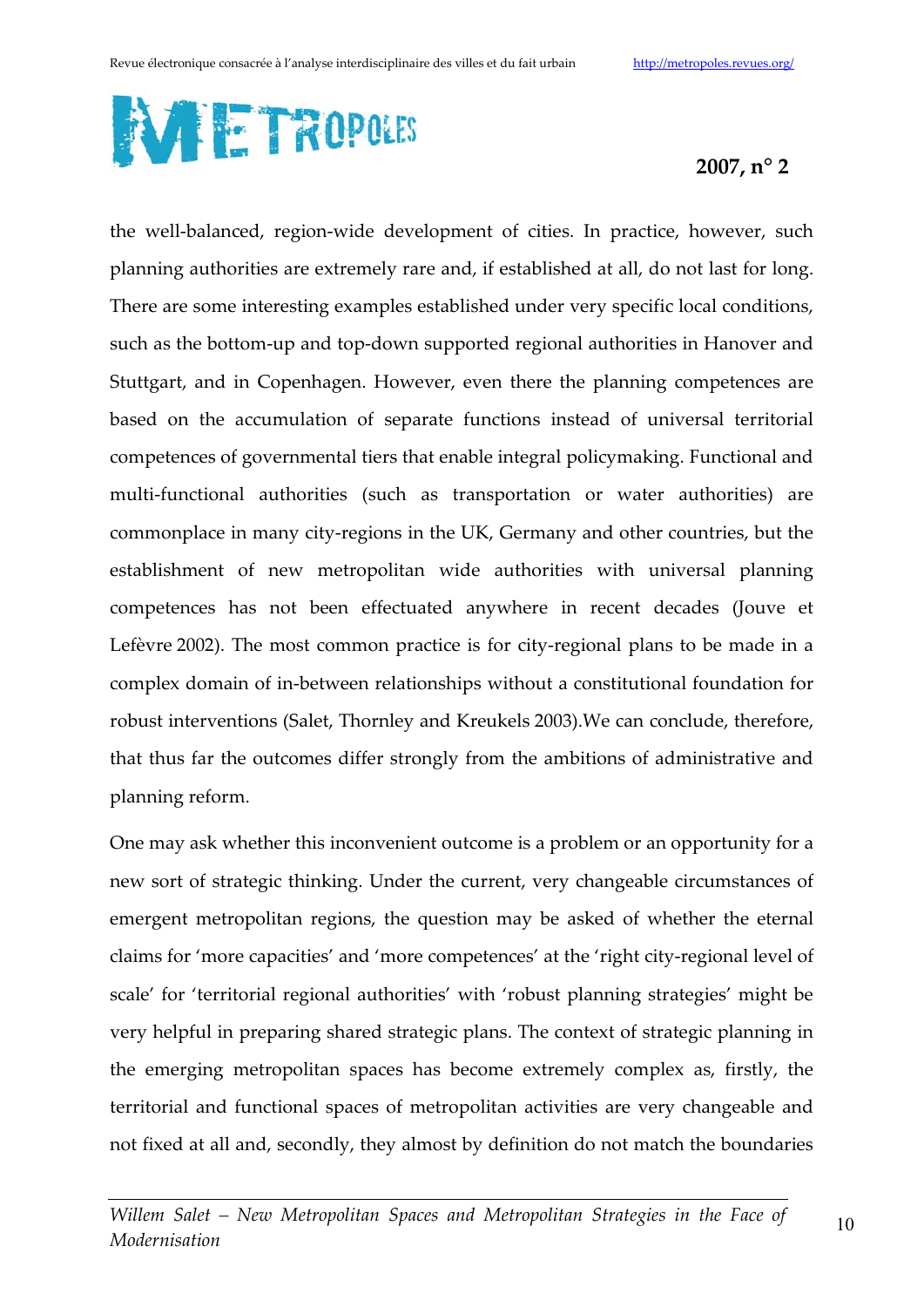

of territorial administrations and the action radius of the relevant social organisations. Furthermore, the interdependence between public and private agencies that operate at completely different levels of scale, has become more and more important. The context of metropolitan planning has become highly fragmentary and multi-dimensional as more and more external relationships are making their mark on urban development. Under the new conditions of multi-actor and multi-level governance, the crucial challenge for strategic metropolitan planning is no longer to get more territorial control over things but to organise effective strategies of interconnectivity.

A new perception of strategic planning as a form of co-production and interconnectivity instead of territorial universe is more responsive to the actual conditions of governance than the concept of an autonomous metropolitan planning authority. The new context of governance enables far more inventive alliances and contra-alliances than used to be the case under the typical national/local welfare state connections of twenty years ago. Private sector networks (both cultural and economic networks) are proving to be more involved in metropolitan action after the gulf of liberalisation and the debunking of administrative states. Furthermore, economic and social networks increasingly transcend the territorial scale of the metropolitan region. They operate in their own functional networks that keep their own margins and opportunities. Moreover, within the governmental domain, the differentiation of responsibilities has resulted in both more devolution and more internationalisation. Devolution generated more action within the city-regions (between municipalities and regions). At the same time, internationalisation created new opportunities for trans-regional relationships: inter-city networks, inter-regional networks, and international urban policies (e.g. via the European Union).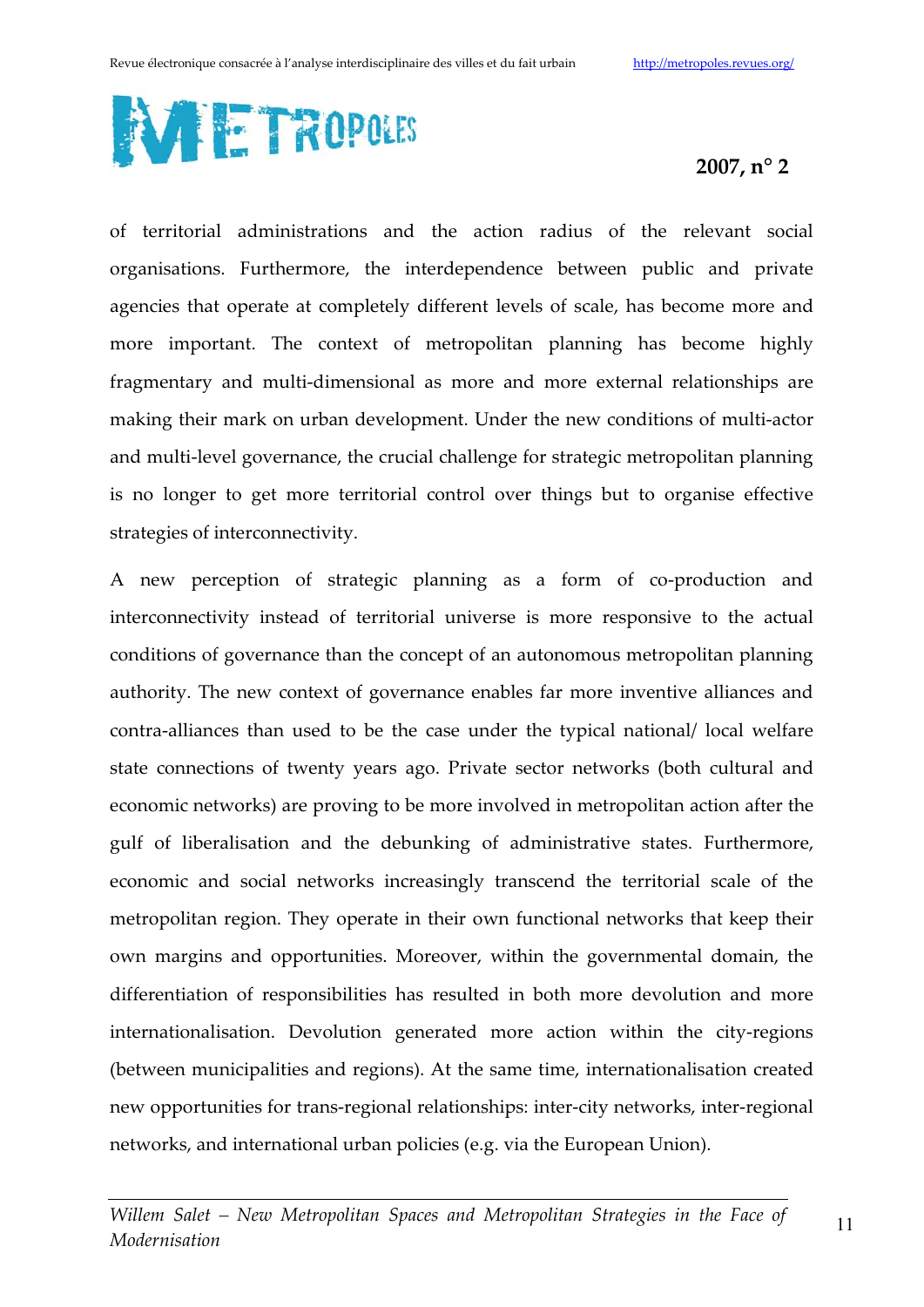



Figure 1. Three domains of action in metropolitan strategies

Eventually, a completely new set of geopolitical alliances has been enabled by the recent differentiation of intergovernmental relationships.

Figure 1 illustrates the different dimensions of metropolitan action under the current conditions. A lot of new alliances are feasible in the cross-border context of governance. As far as metropolitan strategies are concerned it is not so crucial to be carried forward by strongly equipped metropolitan authorities as to be endorsed by alliances that interconnect the three different domains of action in metropolitan spaces.

## Different types of institutional conditions

Above we have discussed the need for cross-border planning strategies of coproduction, However, the formal institutional conditions into co-production should not be neglected either. Different sets of institutional conditions on strategies of coproduction enable different arrangements, each with their own potential and their own risks in the achievement of the new metropolitan agendas. In the last three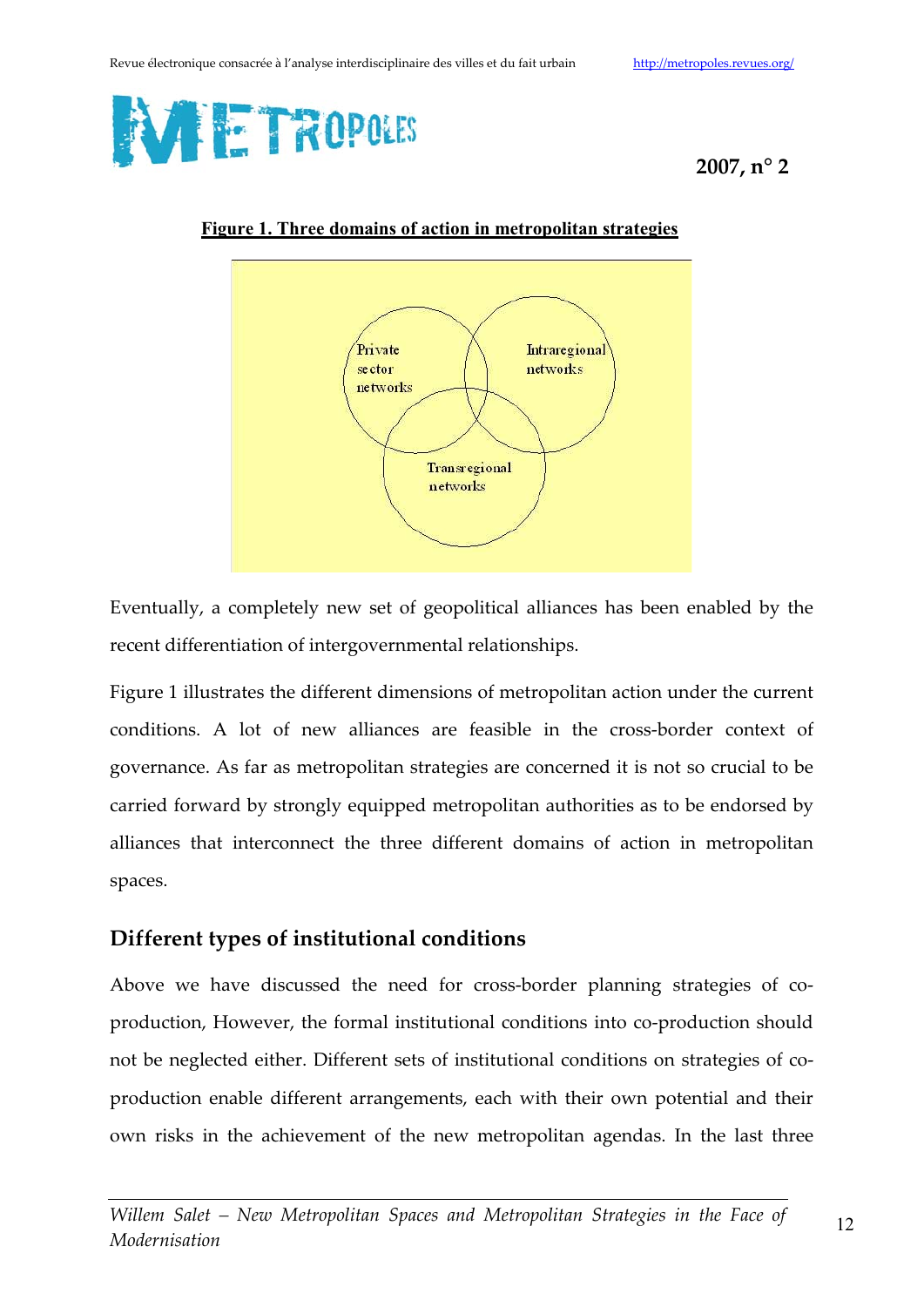

decades, a lot of administrative reforms have been attempted and partly put into practice in European city-regions. These have changed the formal relationships between local and regional agencies, but also the conditions for external relationships. The transitional outcomes of administrative reform are still highly complex and variegated. We will now analyse the impact of three different sets of ideal typical institutional conditions on the creation of cross-border planning strategies. In a comparative investigation of twenty European regions we found three dominant institutional types (Salet, Thornley and Kreukels 2003). Figure 2 illustrates the three institutional types.

#### Figure 2. Three dominant types of institutional conditions to the intergovernmental relationships within metropolitan regions of Europe

Unitary Metropolitan Government (e.g. Berlin, Madrid, Vienna, Prague)

Hierarchy meso-level government (e.g. Bayern-Munich; Catalonia-Barcelona: Veneto-Venice)

Mediating meso-level government (e.g. French regions, Dutch provinces)

#### a. The unitary model

The first type of unitary metropolitan government is typical for regions in which a large part of metropolitan space is covered by one region-wide administration without independent local government. As explained above, one might have expected this administrative form to be more prevalent because, in political analyses, the fragmentation of metropolitan areas is often considered to be a bone of contention. However, in none of our twenty cases did we find the unitary solution as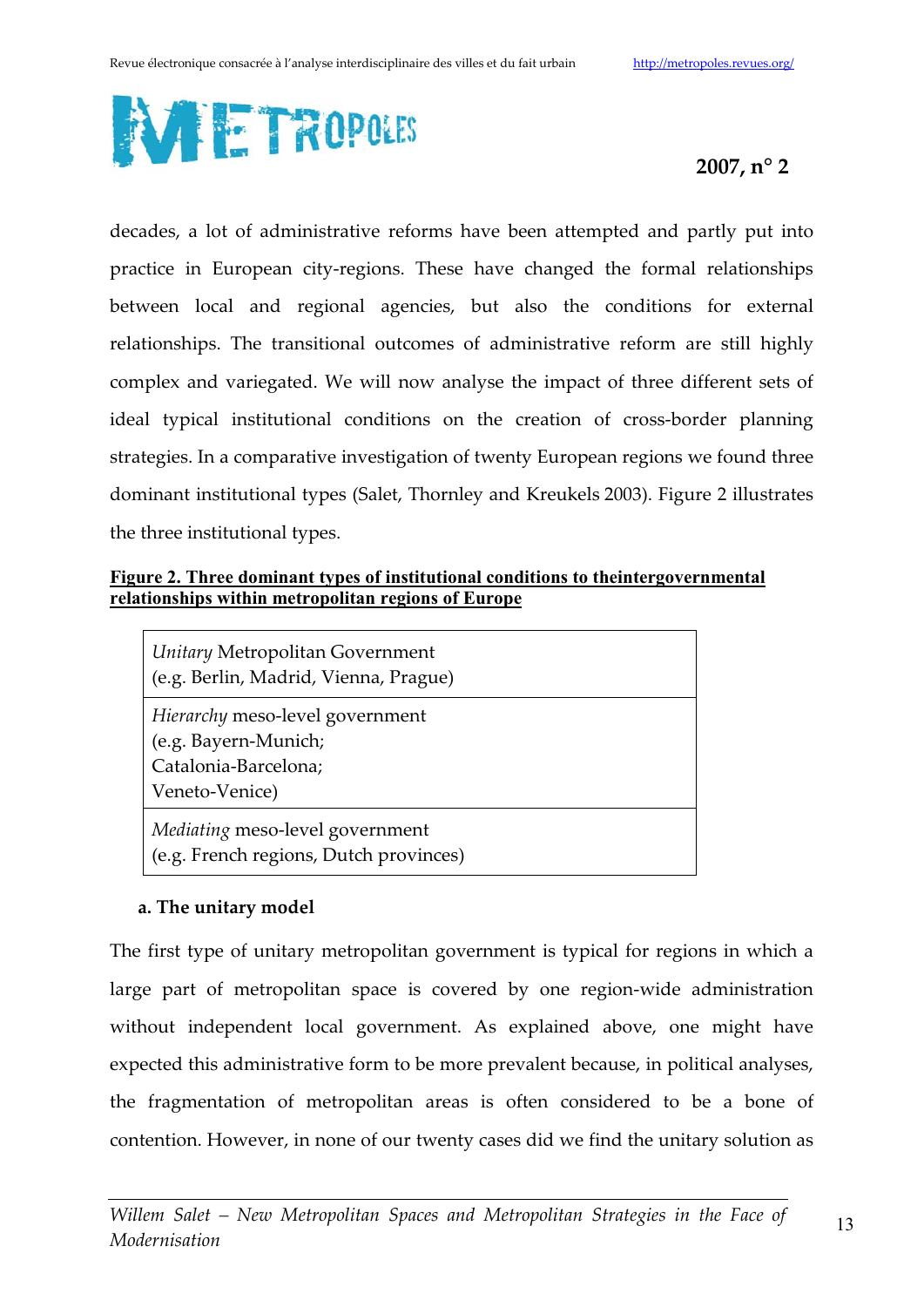

a response to recent trends in metropolitan fragmentation. All the unitary examples in our case studies were established for historical reasons and date from the beginning of the previous century (Berlin, Madrid and Vienna). Apparently, it is not that easy to establish unitary models in a context of fragmentation.

In our investigation we did not argue for or against the typical institutional conditions of the three models as such. Instead we hypothesised on the typical potential and risks for each of the three models. The typical potential of the unitary model is based on the efficient arrangement of metropolitan-wide governmental services. Indeed, such administrative functions as the arrangement of public transportation, electricity, sanitation, etc. can be arranged from one metropolitanwide point. A further typical potential is the strong external presentation in the transregional connections and the diverse relationships with the private sector. However, in practice, the typical potential of the ideal and typical conditions is not always fully used. In our analysis of practical experiences we concluded that massive metropolitan authorities can easily turn into introvert bureaucracies that lack external connections with the outside world. The unitary model is also subject to typical risks. First of all, massive metropolitan authorities may find it difficult to maintain democratic relationships with the inhabitants. Citizens of massive administrations (like the four million inhabitants of Berlin or the 3 million residents of Madrid) may find it difficult to maintain direct contacts with the central administration, which could easily be regarded as technocratic. In practice, new local authorities might be needed with limited political powers (such as the Bezirke in Berlin). A further risk is related to the external relationships when new urban dynamics unfold outside the borders of the already massive metropolitan entities.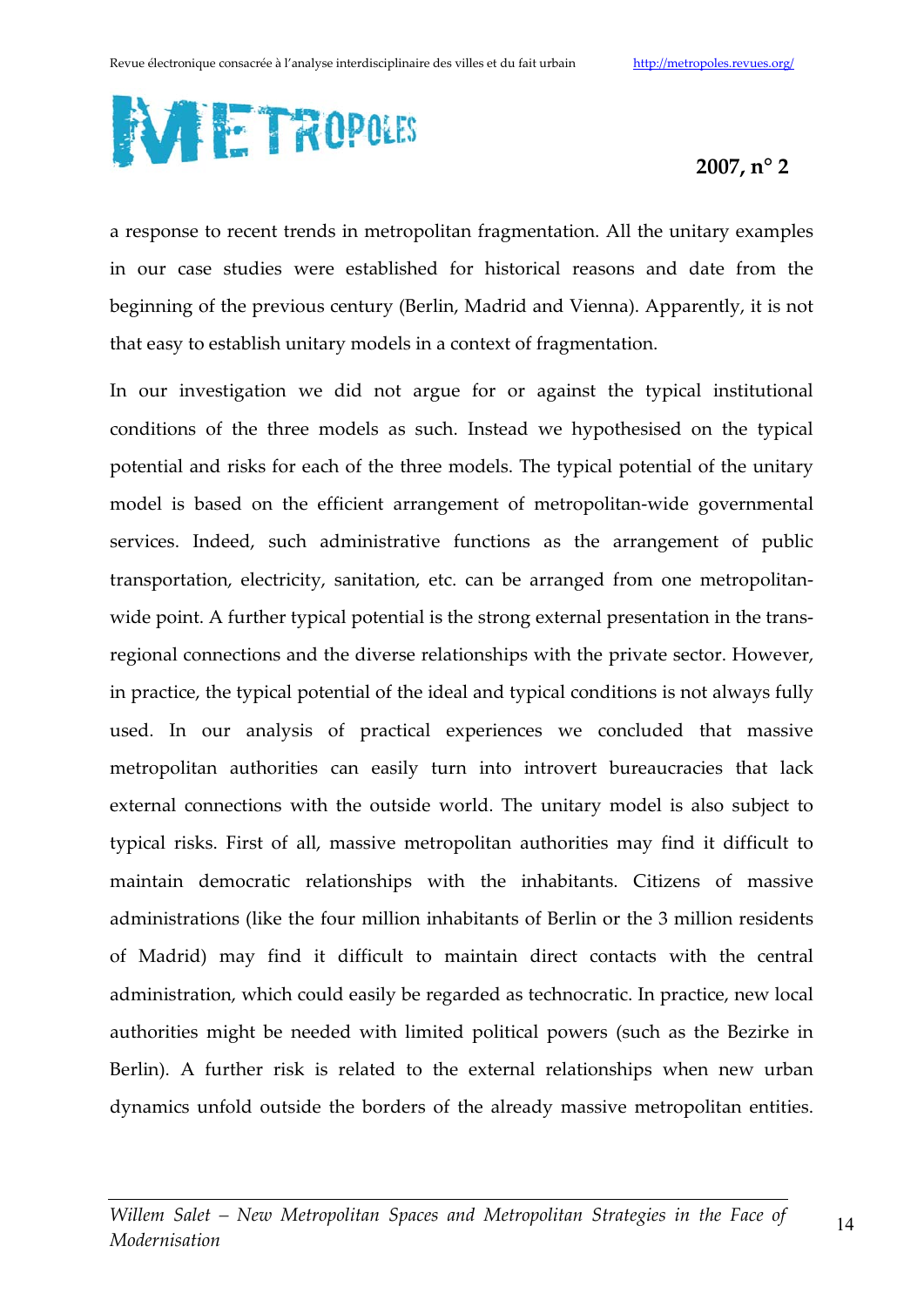

The surrounding municipalities may then find it risky to deal with the massive urban Moloch. In practice, this is a real concern in Berlin, Madrid and Vienna.

#### b. Hierarchic meso-level government

The second model consists of two universal tiers of government in the metropolitan region, namely meso-level government and local government (both of which may or may not be subdivided into even more tiers of government). This characteristic of meso-level and local dualism also applies to the next type under c.. The difference is that the present ideal type is characterised by a hierarchical relationship. The mesolevel government supervises and subordinates the local government. This type of formal hierarchy is to be found in federal or quasi-federal states where the mesolevel government (the states) actually make up the federal state. These are very powerful tiers of government, sometimes equipped with even more powers as regards domestic policies than the federal government itself (as is the case in Germany, Belgium and parts of Spain). In practice, the powerful meso-level governments may or may not use their competences to constrain the urban constellations. A further typical potential of the powerful meso-level authorities is the external presentation in trans-regional relationships. On the other hand, it may be more difficult to maintain close relationships with private sector networks as mesolevel governments are not fully aware of the local circumstances. A further typical risk facing this type of institutional condition is related to the sensitive relationships that exist with the urban agglomerations. Major cities usually develop close relationships with neighbouring municipalities and the bottom-up processes of urban agglomeration can easily be hampered by meso-level governments that exploit the formal hierarchy. Obviously, practices may differ but the risks are typical. In practice we indeed found that troublesome relationships existed between the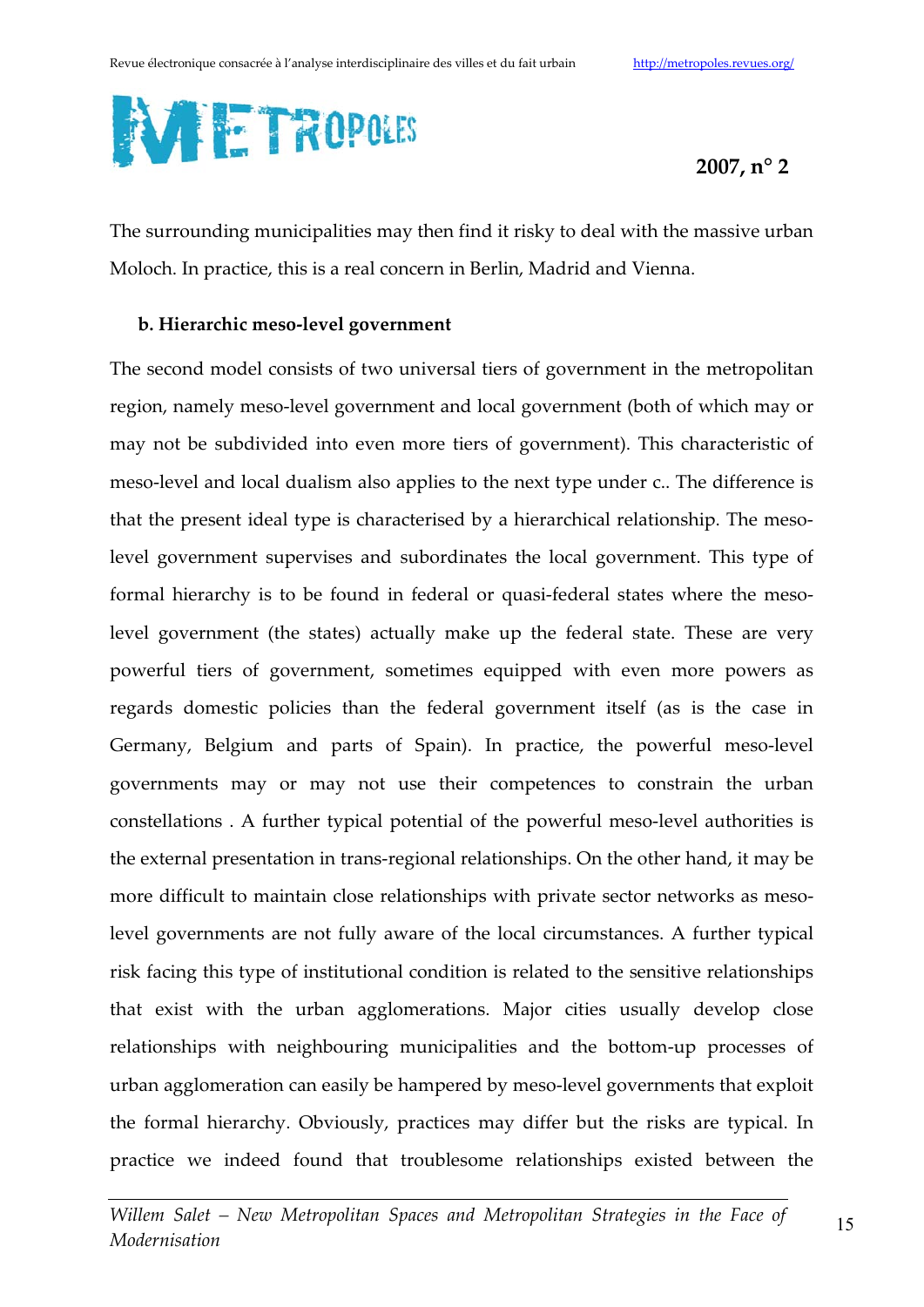

hierarchical meso-level governments and bottom-up urbanisation between Catalonia and Barcelona, Veneto and Venice, Bavaria and Munich. On the other hand, some metropolitan regions managed to overcome the institutional typical risks (for instance Baden Württemberg and Stuttgart, and Schleswig Holstein and Hanover).

#### c. Mediating meso-level government

The final dominant, ideal, typical model also consists of dual tiers of government, namely at meso level and local level in metropolitan areas, but without the hierarchy of the meso level. Here, the local government is very powerful, particularly in the major city and its agglomerative surroundings, while the regional government occupies a relatively light, largely intermediating and coordinating position. This model can be found, for instance, in France and in the Netherlands. Typical hypotheses for the potential of this model are: The meso-level is in a good position for external intergovernmental contacts and it can invest a lot in connectivity between national, international and local governments and with private sector agencies. The relationships with the private sector activities may be a bit less promising (because of the distance to conditions locally). The most tricky relationships are those with the local governments and, in particular, with the major cities and their agglomerative surroundings. The intermediating region can be easily pushed aside by the well-equipped cities and urban agglomerations although this does not always happen in practice. However, it did happen in France in almost all the urban parts of the country during the first ten years of existence of the new regions (that were established in the early 1980s). However, in the second decade the regions survived and their typical intermediating institutional qualities were also acknowledged by national, international and local governments. Furthermore, the French regions maintain contacts with organisations in the private sector. In the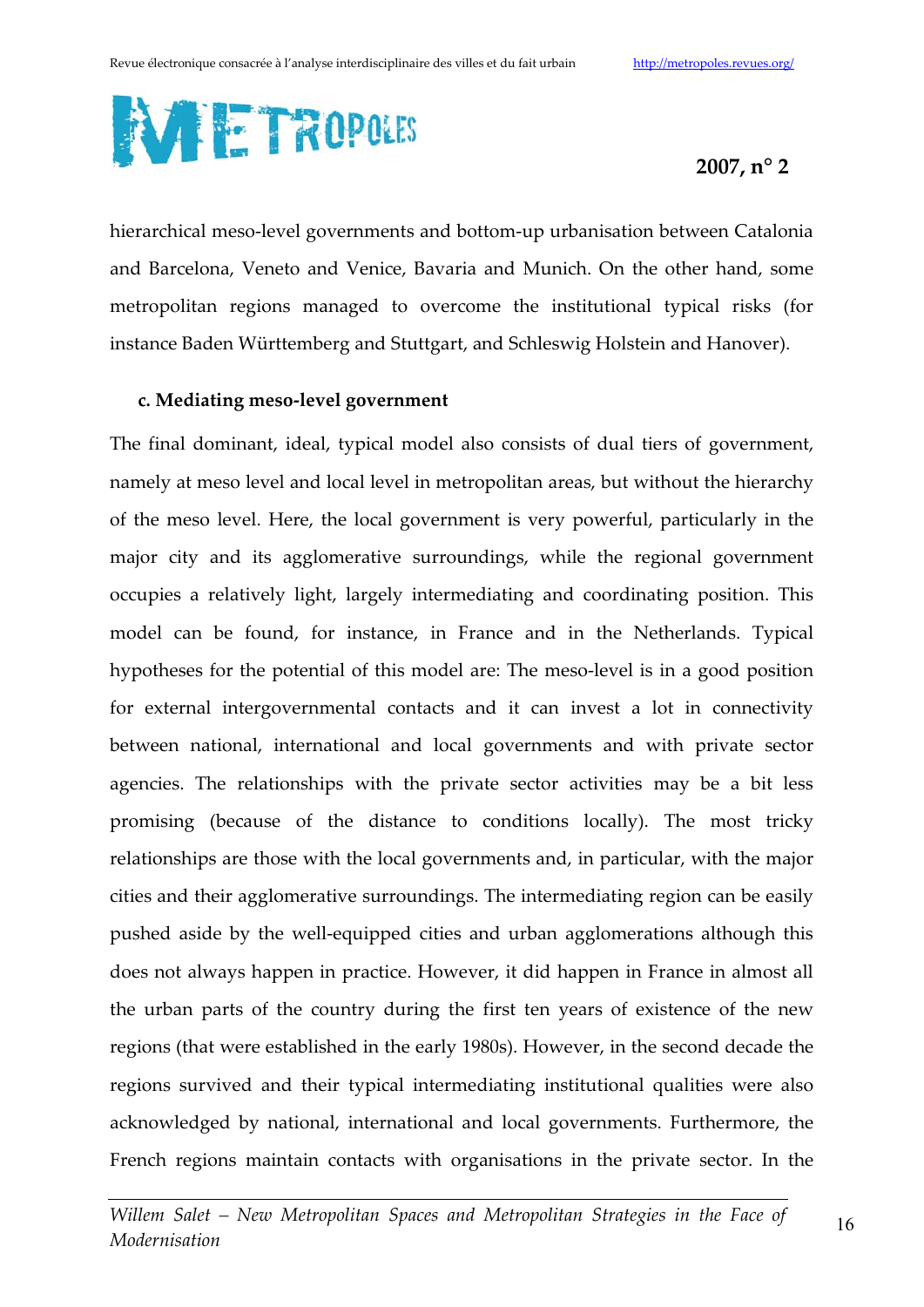

Netherlands, the provinces (which are very similar to the French regions) are very successful in the rural parts of the country. However, in the urbanised areas, the major cities and their agglomerative surroundings still find it difficult to make use of the added value of the intermediating provinces.

The general sets of institutional conditions and the ways in which the typical potential and risks are used in practice have a severe impact on the crucial challenge which is for metropolitan strategies to construct effective alliances for metropolitan planning strategies. The need to establish trans-regional strategies of co-production in these different and typical metropolitan arenas, each with a different institutionalisation of fragmentary responsibilities, requires a great deal of effort and innovative thinking in order for it to be successful. Regions may learn a lot from comparative experiences in other regions since we observed that practical experiences under the same institutional conditions differ considerably. However, it is important to compare regions with the same sort of institutional position and it makes no sense to compare German states with French regions, or with functional regions in England. To conclude, in searching for clues for effective metropolitan planning strategies, we think it is extremely important to make productive use of the potential of the typical institutional conditions that enable specified ways of organising interconnectivity (in different ways for the differentiated sets of institutional conditions). Learning experiences from other regions can also be selected in the same way. A further important clue in the search for effective metropolitan planning strategies is the close interrelationships between the indicative nature of strategic planning and the operational nature of decision-making in policy programs and strategic projects.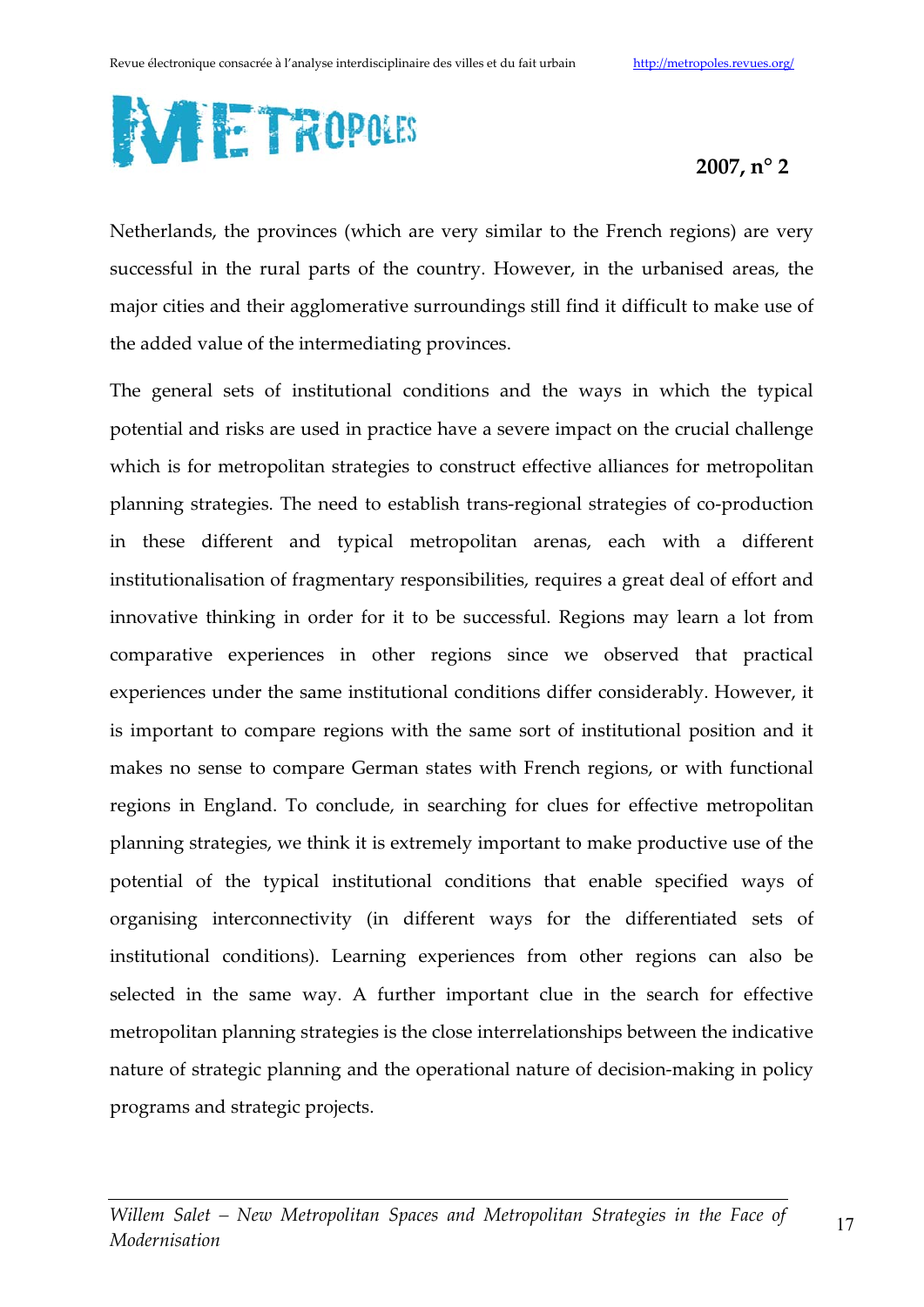

In the final section we will explore these interrelationships in more detail.

## Framing strategic urban projects

Politicians and planners are fascinated by the potential of urban mega projects not so much because of their absolute weight and volume (actually, the process of urban transformation is instead made up of hundreds of small projects rather than a few mega projects) but because mega projects can be used as strategic vehicles in order to demonstrate, in highly visible and symbolic ways, the direction of change which is the deliberate aim of strategic metropolitan plans. Strategic plans themselves cannot usually be implemented directly and their primary function is to embed operational decision-making. This is why political and social spokesman often have very high expectations as regards these mega projects. Of course, this is also the reason why possible failures to make a success of such model projects will be symbolically and similarly enlarged.

In the framing of the decision-making on strategic urban projects, we believe there are three crucial dimensions that are strongly interrelated :

- How are the projects conceptually framed in order to mark their strategic contribution to the process of urban transformation in symbolic ways? (Is the project symbolic for the strategic direction aimed at in strategic plans? Does it adopt integrative aims rather than a lone focus on the commercial value of new urban spaces? Etc.);
- How are the *underlying alliances* framed in order to support the conceptual frames (which coalitions of power and interest groups are formed, is the mobilisation of resources in line with the strategic aims of the project?). In this context, the above-mentioned institutional conditions governing the potential of interconnected strategic planning are highly relevant;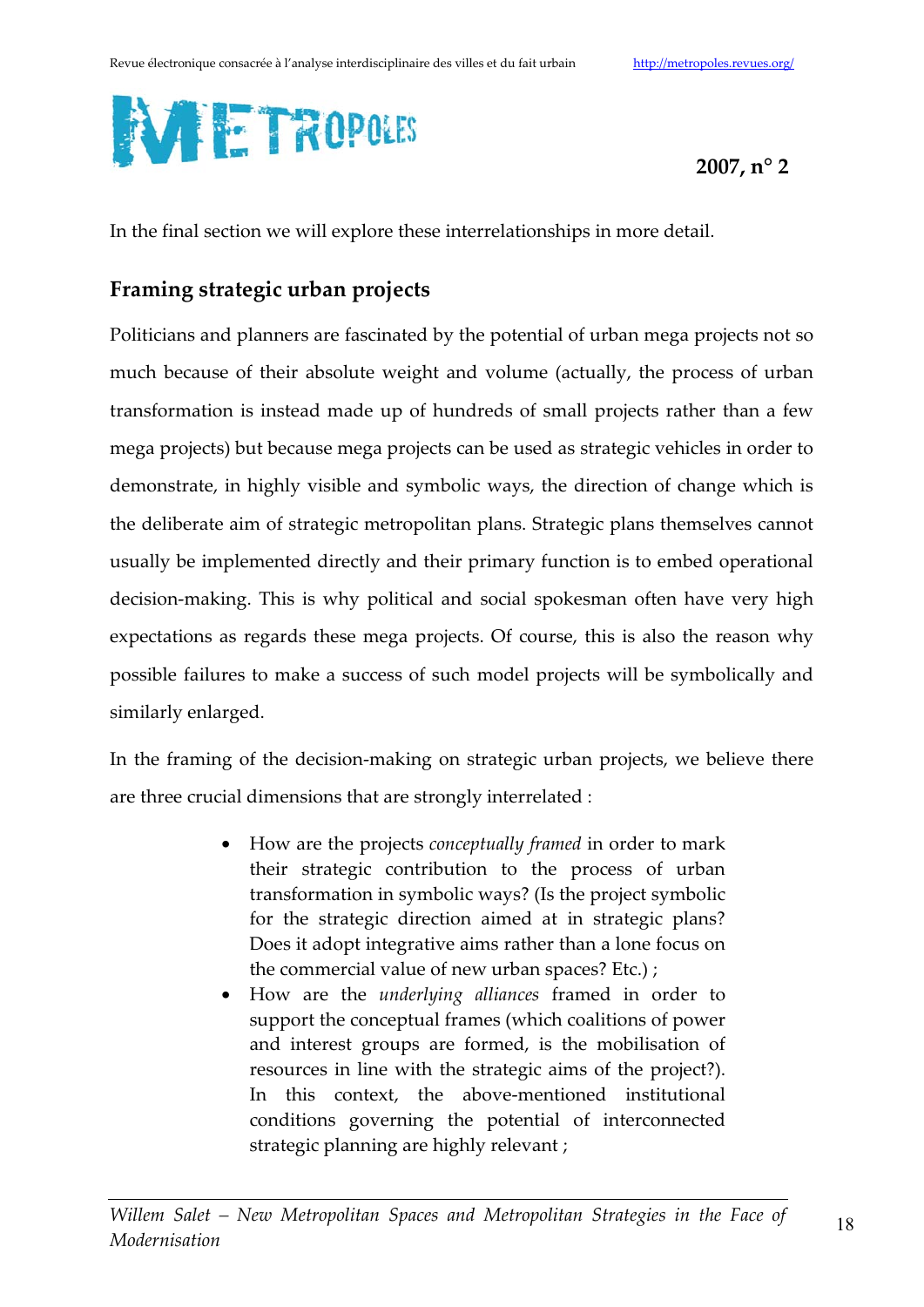

How is the *democratic involvement* of civic groups initiated in order to activate and mobilise urban inhabitants?

With sponsorship from the EU Fifth Framework (project COMET), we recently coordinated research into the framing of the largest strategic projects in seven metropolitan regions of Europe (Salet and Gualini 2007). The following seven projects were selected :

- $\bullet$  Amsterdam : South Axis
- $\bullet$  Barcelona: Forum 2004
- Berlin : Adlershof
- Brussels : Tour et Taxis
- Copenhagen : Ørestad
- Strasbourg : Illkirch-Graffenstaden
- Vienna : Erdberger Mais

All seven projects are considered to be strategic projects and they were selected for this very reason. The common denominator of the projects is that all intend to give a strong impetus to the regional economy by focusing on advanced service sectors with international networks and on the creation of at least 20,000 jobs. As a result, the goal of contributing to the competitiveness is explicit in all selected projects. A further selection criterion was that the projects do not have a one-sided focus on the 'commercial value' of urban space but deliberately attempt to create new 'urban uses' of metropolitan space (Lefèbvre 1996), by aiming to facilitate multi-functional use (with residential use, retail, and social and cultural facilities in addition to offices) and by guaranteeing enough compactness to ensure efficient mobility, in particular as regards public transport. Usually, such environmental qualities are the aims referred to in strategic regional plans. We observed that the projects investigated are symbolically used as strategic vehicles in the process of urban transformation.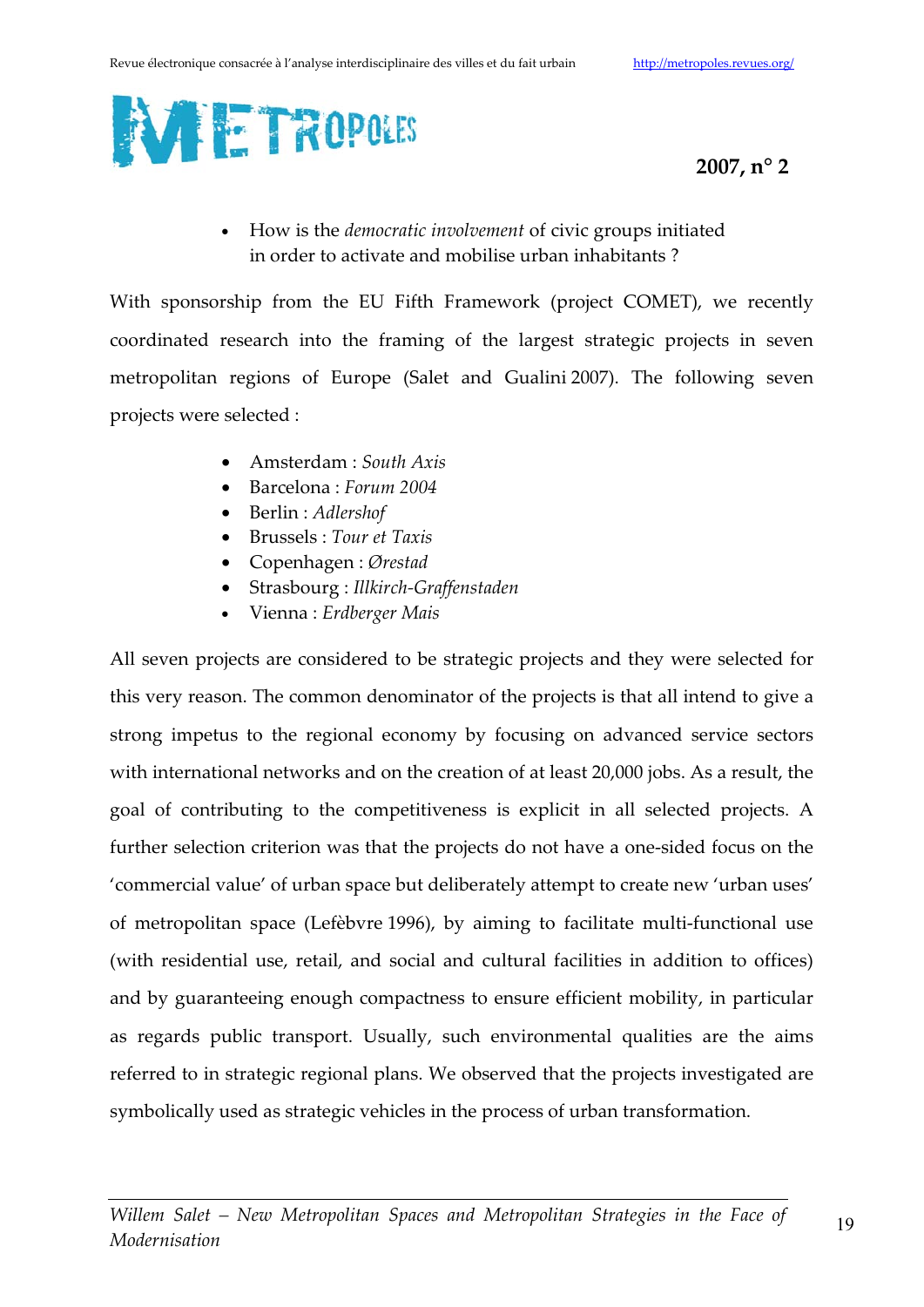

As regards the first research question into the framing of the concept, all projects appear to aim at the production of highly integrative urban quality by combining the goals that are sometimes metaphorically referred to as the 'new conventional wisdom' (the combination of economic, social and ecological goals in a frame of metropolitan governance) (Buck et al. 2005). However, the internal priority of these different goals and the symbolic visualisation appear to differ from project to project. Some projects focus a bit more on the goal of international economic competitiveness (this happened to be the case in the 'out of town' growth centres situated between city and airport like Amsterdam-South Axis, Berlin-Adlershof, and Copenhagen-Ørestad and also Strasbourg's techno polis Illkirch-Graffenstaden. The inner city projects of Vienna-Erdberger Mais and Barcelona-Forum 2004 are integrated more deeply into the existing cultural and spatial fabric. The same applies to the large industrial heritage project Tour et Taxis in Brussels. A further remarkable difference is in the level of scale at which the mix of activities is planned. In some projects, such as Forum 2004, Erdberger Mais, South Axis and Tour et Taxis, the aim of urban diversity is finely elaborated, while other projects prefer to cumulate the mix of activities at a higher scale in a sequence of rather mono-functional zones (Ørestad and Adlershof). Needless to say that the first examples will acquire more urban radiation than the second strategy.

The real significance of the project framing becomes clear if the second dimension of research is added based on the questions: Whose concepts are at stake? What alliances are in support of the conceptual frames, by which power and interest coalitions are the integrative concepts carried forward? Here, we found amazing gaps between the conceptual patterns and the underlying alliances in all projects. It appears to be extremely difficult to match the concepts and the underlying alliances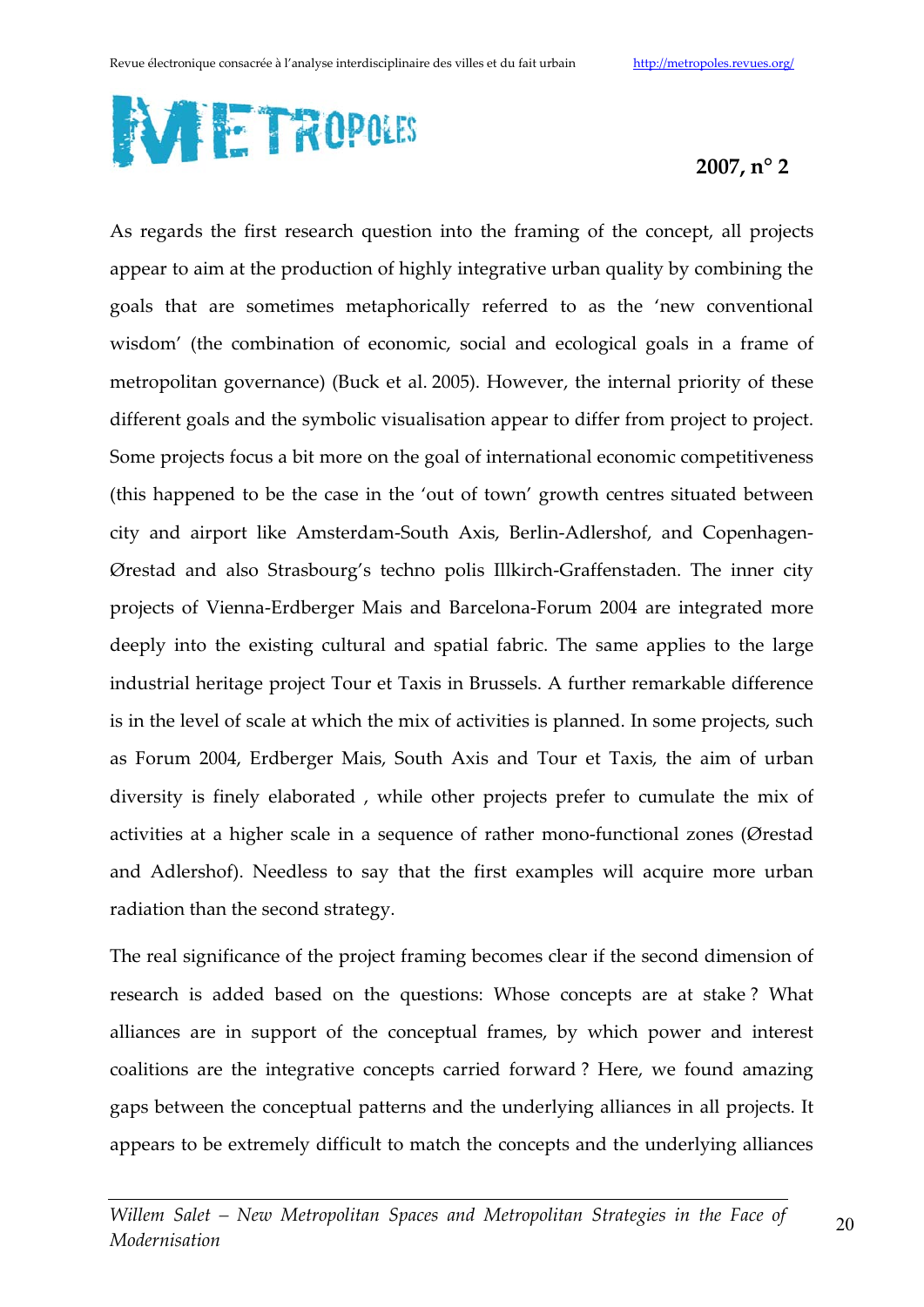

adequately. In most cases the conceptual frames are brought forward by the local or regional public planning elites and only the conceptualisation of the Tour et Taxis project in Brussels is headed by the private sector because of enduring stalemates between local and meso-level government. An interesting case is that of the Amsterdam South Axis. This project started as commercial concept by private sector agencies (to establish an 'outstanding economic centre of international allure') in sharp contrast to the existing strategic plans of the city and region of Amsterdam. However, after a number of years the local authorities joined the project and established a new strategic plan for the South Axis and added integrative instead of purely commercial goals. The other projects are completely public-led. Most amazingly, there is a striking lack of involvement of the private sector networks. As a result, the aim of improving economic competitiveness of the metropolitan region by undertaking mega projects is supported in most cases by the government and not by the private sector itself (with the exception of Brussels and Amsterdam)! Indeed, the economic objectives in Ørestad Copenhagen, Adlershof Berlin and Forum 2003 Barcelona are widely advertised by the governmental stakeholders but not yet brought into practice by private sector corporations. This is also the case – albeit far less intensely – in Vienna's Erdberger Mais and the techno-polis of Strasbourg. Most strikingly, national and international corporations often happen to locate their new economic investments at completely different places (in the case of Copenhagen this even means at different locations within the city of Copenhagen and in the case of Berlin in different regions of Germany).

The picture is completely different as regards the underlying coalitions related to the cultural and environmental goals of the mega projects. In this respect, Barcelona appears to be very inventive in involving cultural and environmental organisations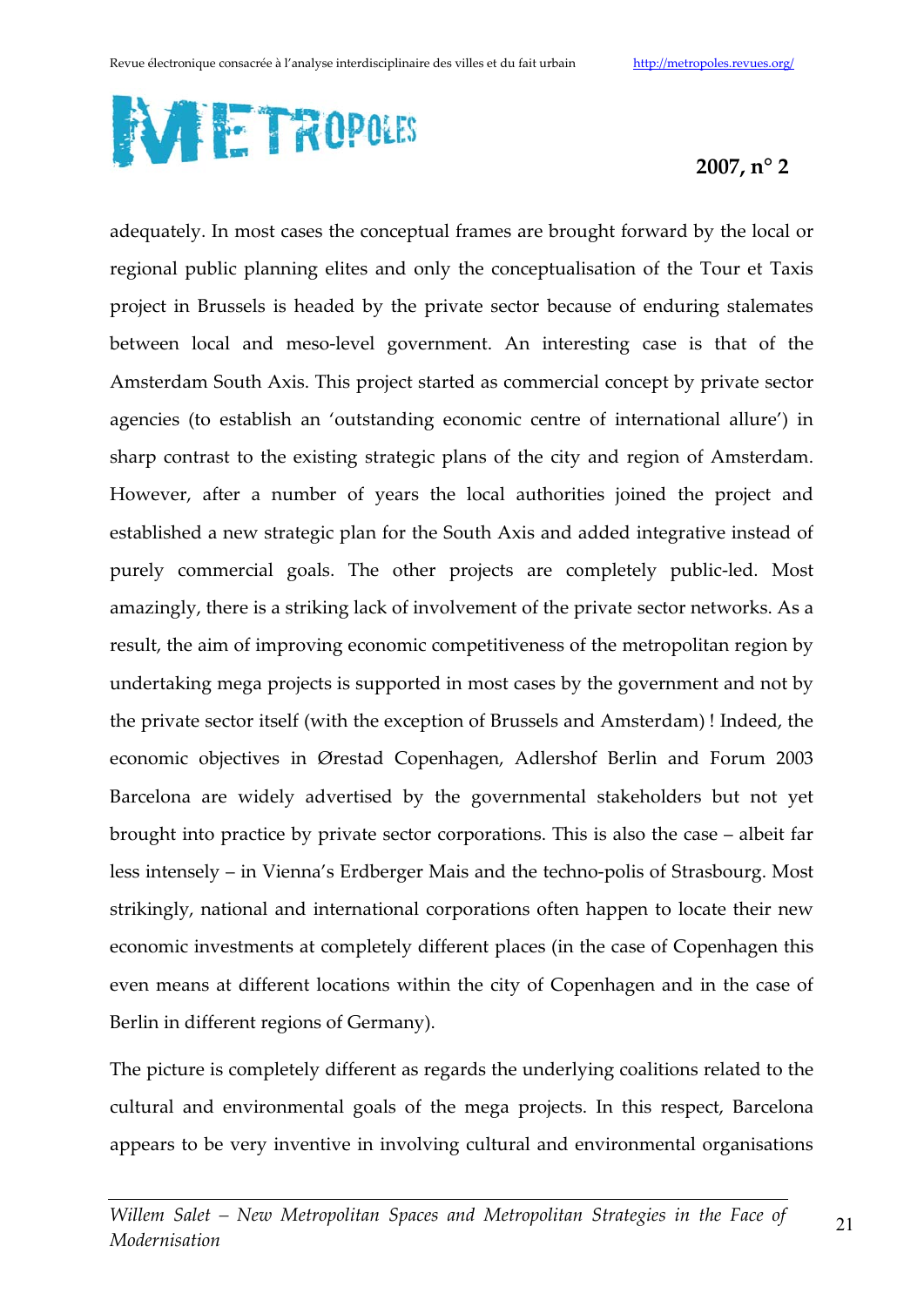

and the Forum 2003 Project even managed to include a range of international cultural organisations – such as OESO – with a view to the organisation of large-scale cultural events. Environmental model projects are also being developed within international frameworks. For instance, a large-scale sanitation project in Barcelona Forum 2003 acquired fame as a European model project. Actually, the modernised sanitation system became the foundation of the new public forum area! In Ørestad Copenhagen and Adlershof Berlin the university was heavily involved in the new project sites. Those behind the Amsterdam South Axis postponed the cultural facilities until the next stage of development and, until now, there has been no evidence of any significant involvement by the cultural sector (Salet and Majoor 2005). Brussels Tour et Taxis and Vienna Erdberger Mais deliberately focused on the preservation and refurbishment of old industrial heritage and attracted new users to these spaces (such as the Gasometer in Vienna) in order to symbolise the area's cultural economic future.

The experiences in the seven strategic projects are also different with respect to the trans-regional interconnections. The question is how intense the selected projects are embedded in geopolitical games of city-regional planning strategies, and whether the regions cooperate closely with other national and international regions, and whether there is evidence of cooperation with national and international levels of government (in particular the European Union)? In this trans-regional domain of metropolitan action we found a relatively low level of interconnectivity in most projects, except in the case of the notorious roles played by Barcelona and Copenhagen. The project planners in Barcelona are fully embedded in the geopolitical games of the metropolitan planning strategies. Metro Barcelona is represented and is actively participating in a plethora of inter-regional and European networks. No wonder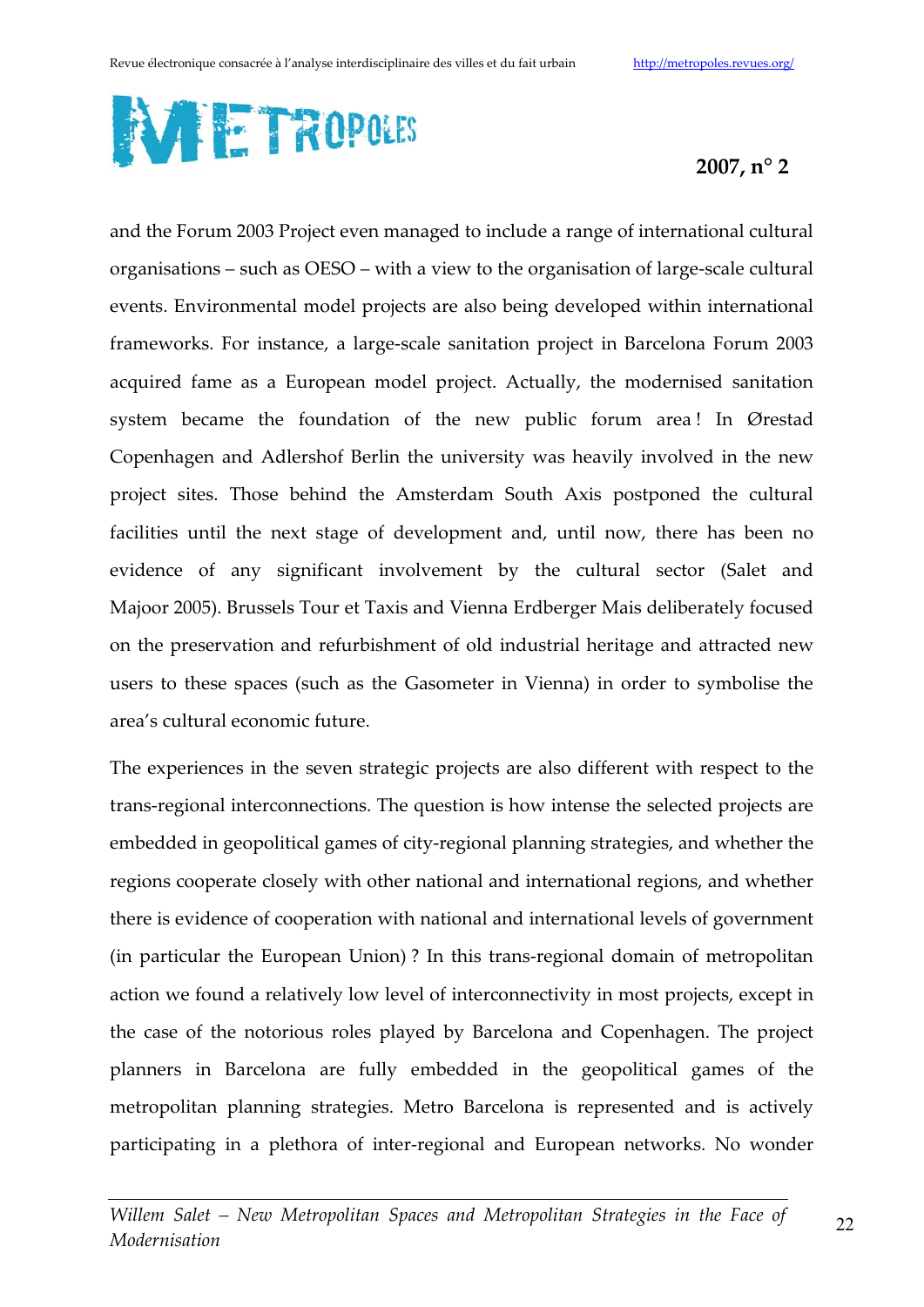

then, that the Forum project is introduced with international allure and is endorsed by many international networks (with a major impact being had on project decisions relating to the cultural ambitions, the environmental aspirations, the promotion of diverse infrastructures and social neighbourhood planning, etc.). The Copenhagen Ørestad project also scores high as being part of the trans-regional lobbies and networks of its strategic regional planners. Actually, the region was given the prestigious title of European model region (Copenhagen – Malmö), a recognition that also brought the initially hesitant national government on board the joint investments in the project. On the other hand, the strategic projects of the South Axis Amsterdam, Berlin Adlershof, Brussels Tour et Taxis and Vienna Erdberger Mais are organised in a highly introverted manner and are run rather as local projects. In the last ten years, Berlin has turned into the new political and cultural capital of Germany but the largest economic and integrative project of this city did not manage to involve more than just local users. Why did it not result in the interconnectivity of geopolitical networks in central Europe, why is this project not lobbied in transregional networks and brought to the fore in European projects? Here, as well as in the cases of the Amsterdam South Axis, Vienna Erdberger Mais, and also Brussels Tour et Taxis (although situated in the capital of Europe!), the lack of strategic transregional embeddedness becomes visible in the poor geopolitical endorsement of the major projects.

There is a succinct answer to the final question relating to the framing and the experimenting of the democratic processes. Inner city projects become politicised more quickly than new 'out-of-town' projects (see the projects in Brussels, Vienna and Barcelona). However, in general, our findings are negative. We did not find strong involvement of the urban inhabitants and civic groups in the selected mega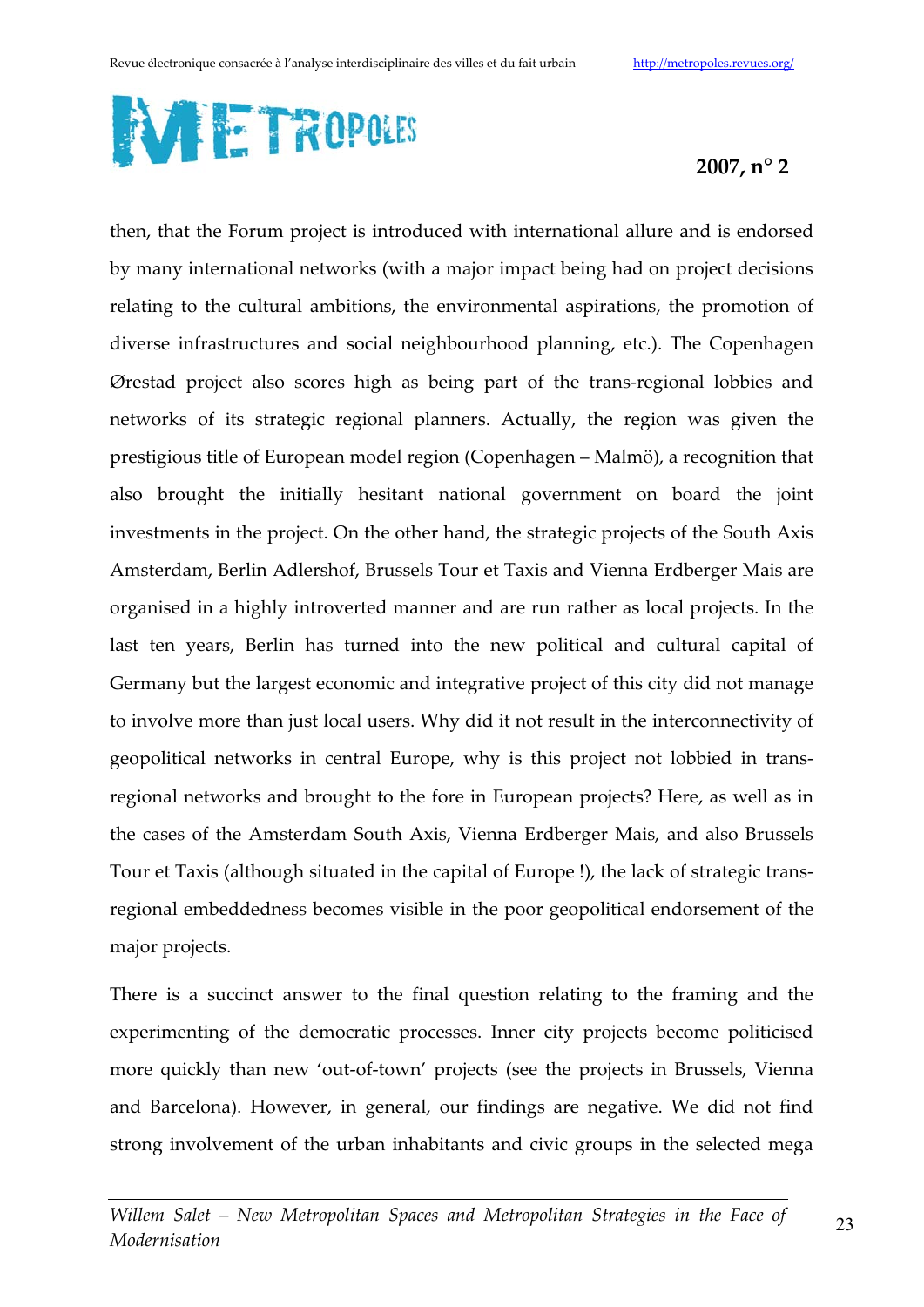

projects and only the city projects in Barcelona and Brussels were opposed by grass roots movements. However, in both the latter cases the popular voice was rather neglected by the project planners. In general, we concluded that mega projects are neglected by civic groups and vice-versa given that no major efforts were made by the project planners to take account of public opinion. The risk of acquiring tunnel vision – group thinking within the circles of the involved technocratic experts – is a real one in the context of these types of project.

## Conclusion

Metropolitan regions are searching for new strategic plans and symbolic strategic projects in response to the changing economic, social and cultural parameters of urban spaces. The conditions of multi-actor and multi-level governance require a new type of metropolitan strategy that no longer relies on simply wishing to install new regional planning authorities and to equip such territorial bodies with robust capacities. Instead this type of strategy requires new intermediate and coordinative approaches based on trans-scalar co-production in order to interconnect the cultural and economic spheres in the relevant private sectors, and the diverse governmental authorities within the metropolitan region, and finally the trans-regional alliances in order to position the region in external relationships. The character of the metropolitan strategy is moving away from inside-out planning attitudes towards outside-in strategies and from further the strengthening the instrumental capacities of territorial authorities to intermediating strategies of co-production. The use of urban mega projects as strategic pointers of urban transformation seems to be an attractive option but success is not guaranteed under the complex conditions of the fragmentary metropolis. A good fit is required between the framing of the concepts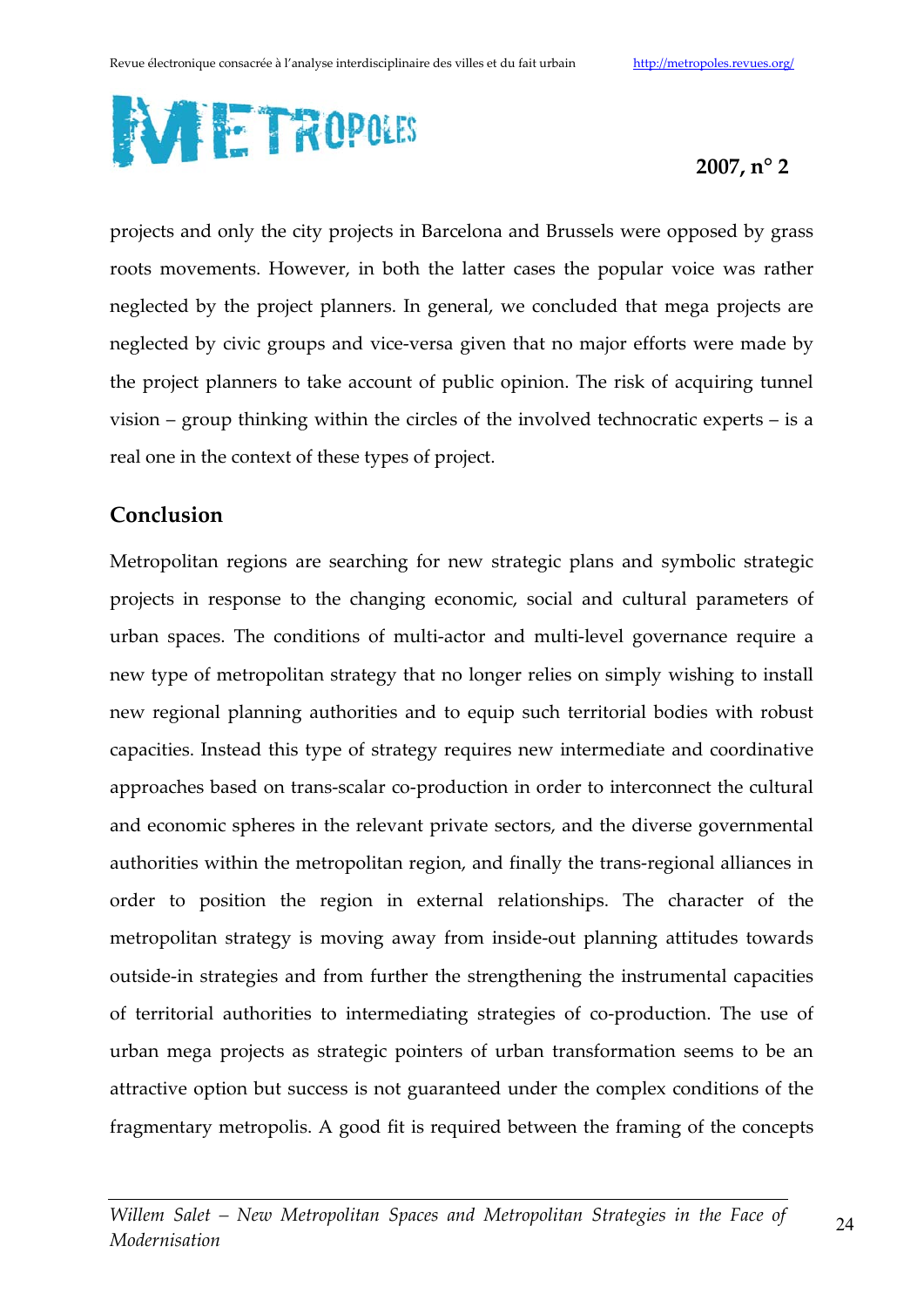

and the underlying alliances of resources, as well as the more active involvement of the urban population.

#### Références

Ascher, F. (1995), *Métapolis ou l'avenir des villes*, Paris, Odile Jacob.

Augé, M. (1992), *Non-Lieux : Introduction à une anthropologie de la surmodernité*, Paris, Editions du Seuil.

Beck, U. (1992), *Risk Society. Towards a new modernity*, London, Sage.

Beck, U., Giddens, A., and Lash, S. (1994), *Reflexive Modernisation. Politics, Tradition and Aesthetics in Modern Social Order*, Cambridge, Polity Press.

Buck, N., Gordon I., Harding A. and Turok I. (eds.) (2004), *Changing Cities*. *Rethinking urban competitiveness, cohesion and governance*, New York, Palgrave.

Bourdin, A. (2000), *La question locale*, Paris, PUF.

Bourdin, A. (2005), *La métropole des individus*, La Tour d'Aigues, Editions de l'Aube.

Giddens, A. (1990), *The Consequences of Modernity*, Cambridge, Polity Press.

Hall, P., Thomas R., Gracey H. and Drewett R. (1973), *The Containment of Urban England*. London, Allen and Unwin.

Hutton, Th. (2004a), "Post-industrialism, Post-modernism and the Reproduction of Vancouver's Central Area : Retheorising the 12st-century City*", Urban Studies*, vol. 41, n° 10, pp. 1953-1982.

Hutton, Th. (2004b), "The New Economy of the inner city", *Cities*, vol. 21, n° 2, pp. 89-108.

Jouve, B. and Lefevre Chr. (eds.) (2002), *Métropoles ingouvernables : les villes européennes entre globalisation et décentralisation*, Paris, Elsevier.

Lahire, B. (1998), *L'homme pluriel*. L*es resorts de l'action*, Paris, Nathan.

Lefebvre, H. (1996), *Writings on Cities*, Oxford, Blackwell.

Salet, W., Thornley A. and Kreukels A. (eds.) (2003), *Metropolitan Governance and Spatial Planning: Comparative Case Studies of European City-Regions*, London, Routledge/ Spon.